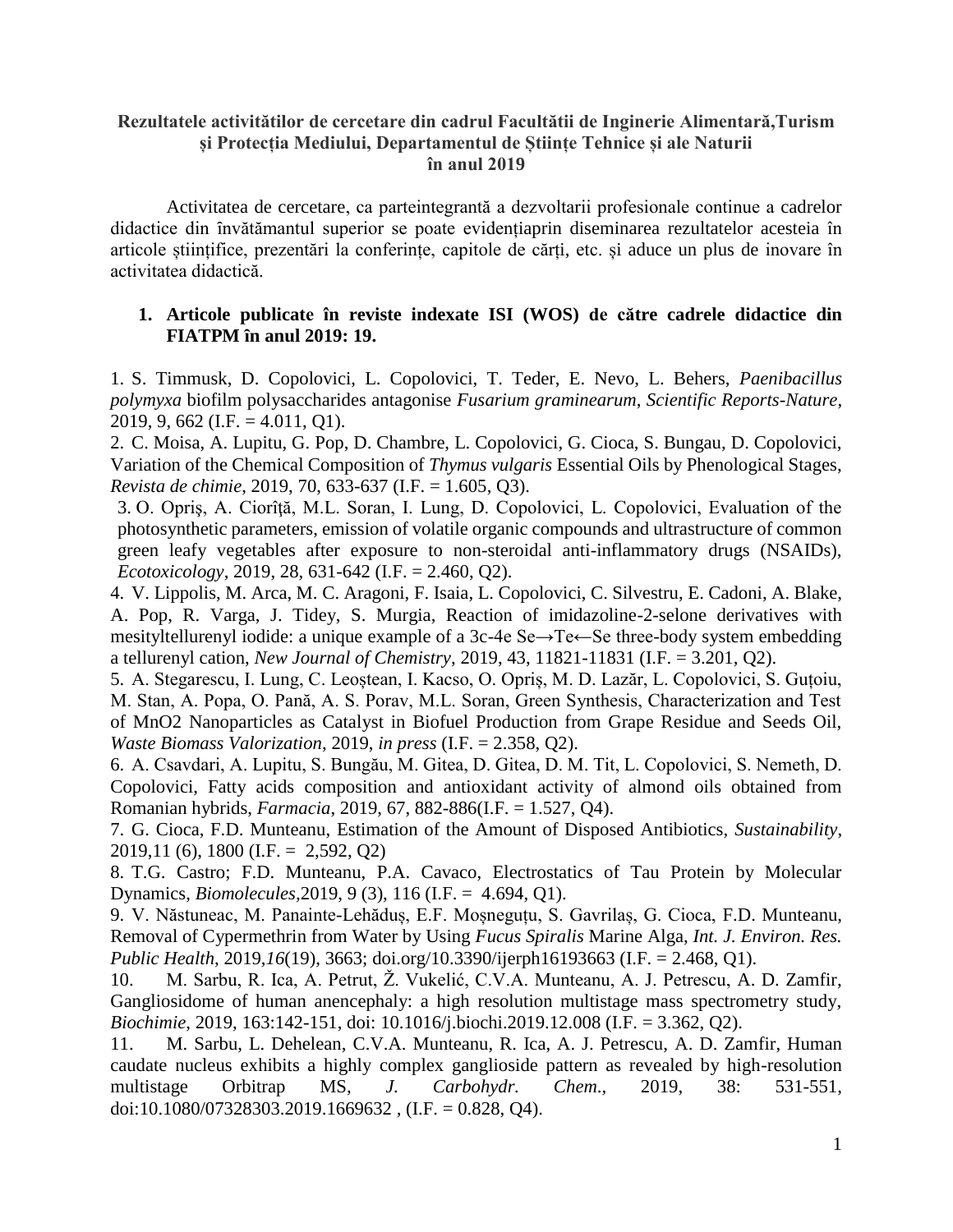12. M. Sarbu, S. Raab, L. Henderson, D. Fabris, Z. Vukelic´, D.E. Clemmer, A. D. Zamfir, Cerebrospinal fluid: profiling and fragmentation of gangliosides by ion mobility mass spectrometry, *Biochimie*, 2019, 170:36-48, doi: 10.1016/j.biochi.2019.12.008.(I.F. = 3.362, Q2).

13. R. Ica, A. Petrut, C.V.A. Munteanu, M. Sarbu, Ž Vukelić, L. Petrica, A. D. Zamfir, Orbitrap mass spectrometry for monitoring the ganglioside pattern in human cerebellum development and aging, *J. Mass Spectrom*. , 2019, 21:e4502, doi: 10.1002/jms.4502. [Epub ahead of print] (IF= 2.267, Q2).

14. D. Chambre, M. Dochia, S. Gavrilaș, TG/DTG analysis of an eco-friendly scoured fabric, *Revue Roumaine de Chimie*2019, 64(5), 453-460, Doi: 10.33224/rrch.2019.64.5.09, (I.F. = 0.370, Q3).

15. Palcu S. E, Mureșan Claudia, Popa N.C, Tamba-Berehoiu R.M, Variability assessment of garden pea Pisum sativum production by using two-way ANOVA analysis, Rom Biotechnol Lett. 2019; 24(1): 41-49, (I.F. =0.59, Q4).

16. Dorina R Chambre ,Mihaela Tociu , Michaela D Stanescu, Crisan Popescu, Influence of composition on the thermal behavior of oils extracted from the seeds of some Romanian grapes, Journal of the Science of Food and Agriculture, 2019, Vol.99(14), p.6324-6332, [https://doi.org/10.1002/jsfa.9909\(](https://doi.org/10.1002/jsfa.9909)IF = 2.422, Q1).

17. Dorina CHAMBRE, Mihaela DOCHIA, and Simona GAVRILAŞ, TG/DTG ANALYSIS OF AN ECO-FRIENDLY SCOURED FABRIC, Rev. Roum. Chim., 2019, 64(5), 453-460, Doi: 10.33224/rrch.2019.64.5.09, (I.F. = 0.395, Q4).

18. Mihaela Bogdan, Laura Endres, Bianca Pasca, Delia Mirela Tit, Diana Uivarosan, Dana Maria Copolovici, Lotfi Aleya, Simona Bungau, Study on the Stability and Compatibility of the Cosmetic Products with Lavandula angustifolia Oil Kept in PPH Polypropylene Homopolymer Plastic Containers, Materiale Plastice, 2019, 56, 133-137, (I.F. = 1.393, Q4).

19. V. Nastuneac, S. Gavrilas, F.D. Munteanu, Assessment of the Water Quality in Siret Hydrographic Basin, *Scientific Study and Research-Chemistry and Chemical Engineering Biotechnology Food Industry,* 2019, 20(3), 471-480, (I. F. n/a).

În anul 2019 au fost publicate 19 articole științifice în reviste indexate ISI Web of Knowledge cu factor de impact (FI) atribuit în 2019 cuprins între n/a și 4,694, dintre care 4 sunt Q1 (rosu), iar 7 sunt Q2 (galben), deci au fost premiate de catre UEFISCDI.

# **ArticoleISI Proceedings ȋn volumele unor conferințe internaționale, 2019: 4**.

- 1. Brinzan Oana, Gavrilas Simona, Tigan Eugenia, Agriculture as a result of ecosystems service, 6th SWS International Scientific Conference on social sciences 2019, Economics & Finance, Business & Management, Conference Proceedings/6, 2682-9959, DOI: 10.5593/SWS/ISCSS2019.2.
- 2. Brinzan Oana, Gavrilas Simona, Tigan Eugenia, Circular agri-food models- oportunity for new bio based business models, 6th SWS International Scientific Conference on social sciences 2019, Economics & Finance, Business & Management, Conference Proceedings/6, 2682-9959, DOI: 10.5593/SWS/ISCSS2019.2.
- 3. Radu Dana, Developing Teaching and Learning Resources for Food Safety Disciplines-A case study, Proceedings of The 15th International Scientific Conference eLearning and Software for Education, Bucharest, April 11-12, 2019, vol. 2, pp. 280-285.
- 4. A. Bujdei, S. Gavrilaș, M. Dochia, Munteanu, F. D., Vegetable food waste for cotton dyeing-new directions for environmental sustainability, *Proceedings of the 22nd*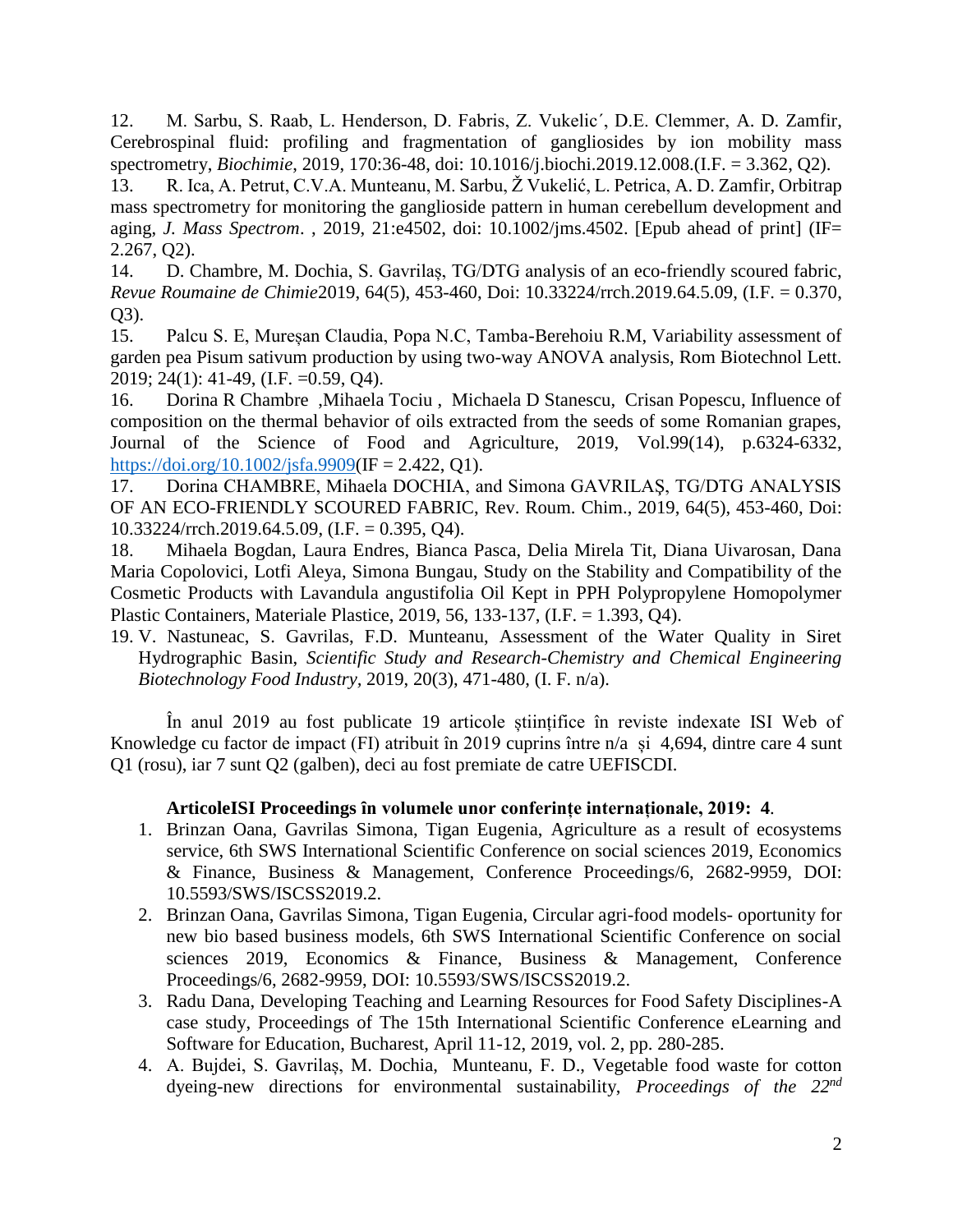*International Symposium "The Environment and Industry" SIMI 2019*, 113-120. ISSN-L: 1843 - 5831,<https://doi.org/10.21698/simi.2019.fp15>

## **Articole științifice publicate în volumele unor conferințe științifice internaționale cu ISBN / ISSN, A.II.01.f. – 2**

- 1. Bârliba Livia Luminița, Eleș G., Bârliba C., Calinovici I., Bârliba F.C., Topo-cadastral works required to register a new building built in an agroindustrial farm.
- 2. Bârliba Livia Luminița, Eleș G., Popescu D., Bârliba C., Calinovici I., Water quality synthesis in the Mures hydrographic basin. A practical way of applying the concept of sustainable development.

## 2. **Articole publicateîn reviste indexate BDI de către cadrele didacticedin FIATPM-2019:9.**

- 1. Sabin Chiș, Călin Dobra, Ioan Csosz, Eugenia Țigan, Ioan Calinovici, Implementation of European Structural Funds Projects in Timiș County: Good Practices.
- 2. Meșter M., Condrat D., Zdremțan M., Diaconescu D., Phenolic Profile And Antioxidant Activity Of Some Species Of The Cucurbitaceae Family, ISBN 978-619-7408-88-1/ISSN, 1314-2704, DOI: 10.5593/SGEM2019/6.1, 2019.
- 3. Diaconescu D., Zdremțan M., Meșter M., Condrat D., Quality Improving of whole wheat bread by using xylanase, ISBN 978-619-7408-88-1/ISSN, 1314-2704, DOI: 10.5593/SGEM2019/6.1, 2019.
- 4. Cristian Moisa, Lucian Copolovici, Andreea Lupitu, Dana Copolovici, Ilinca Imbrea, Georgeta Pop, Effect of light intensity on the photosynthetic parameters for plants from the Lamiaceae family, RESEARCH JOURNAL OF AGRICULTURAL SCIENCE/2019/0976-1675.
- 5. Marius Zăhan, Ileana Miclea, Alexandru Nagy, Lucian Copolovici, Comparison between Mangalitsa and Mangalitsa x Duroc hybrids meat quality, PORCINE RESEARCH/2019/2248-311X.
- 6. Simona Gavrilaș, Violeta Năstuneac, Florentina-Daniela Munteanu, Treatment of hemp retting wastewaters: use of by-products from winemaking industry, 1843-5831/2019/SIMI PROCEEDINGS.
- 7. Andreea Bujdei, Simona Gavrilaș, Mihaela Dochia, Florentina-Daniela Munteanu, Vegetable food waste for cotton dyeing-new directions for environmental sustainability, 1843-5831/2019/SIMI PROCEEDINGS.
- 8. Dochia Mihaela, Gavrilaș Simona, Physico-chemical parameters of residual water from different scouring treatments of hemp/cotton fabric, 1843-813X/2019/ANNALS OF THE UNIVERSITY OF ORADEA FASCICLE OF TEXTILES, LEATHERWORK.
- 9. Gavrilaș Simona, Dochia Mihaela, Efficiency assessment of the different scouring conditions of cotton materials by ruthenium red dyeing, 1843-813X/2019/ANNALS OF THE UNIVERSITY OF ORADEA FASCICLE OF TEXTILES, LEATHERWORK.

## **3. Articole publicate în reviste recunoscute CNCS: -**

# **4. Cărți publicate la edituri internaționale: -**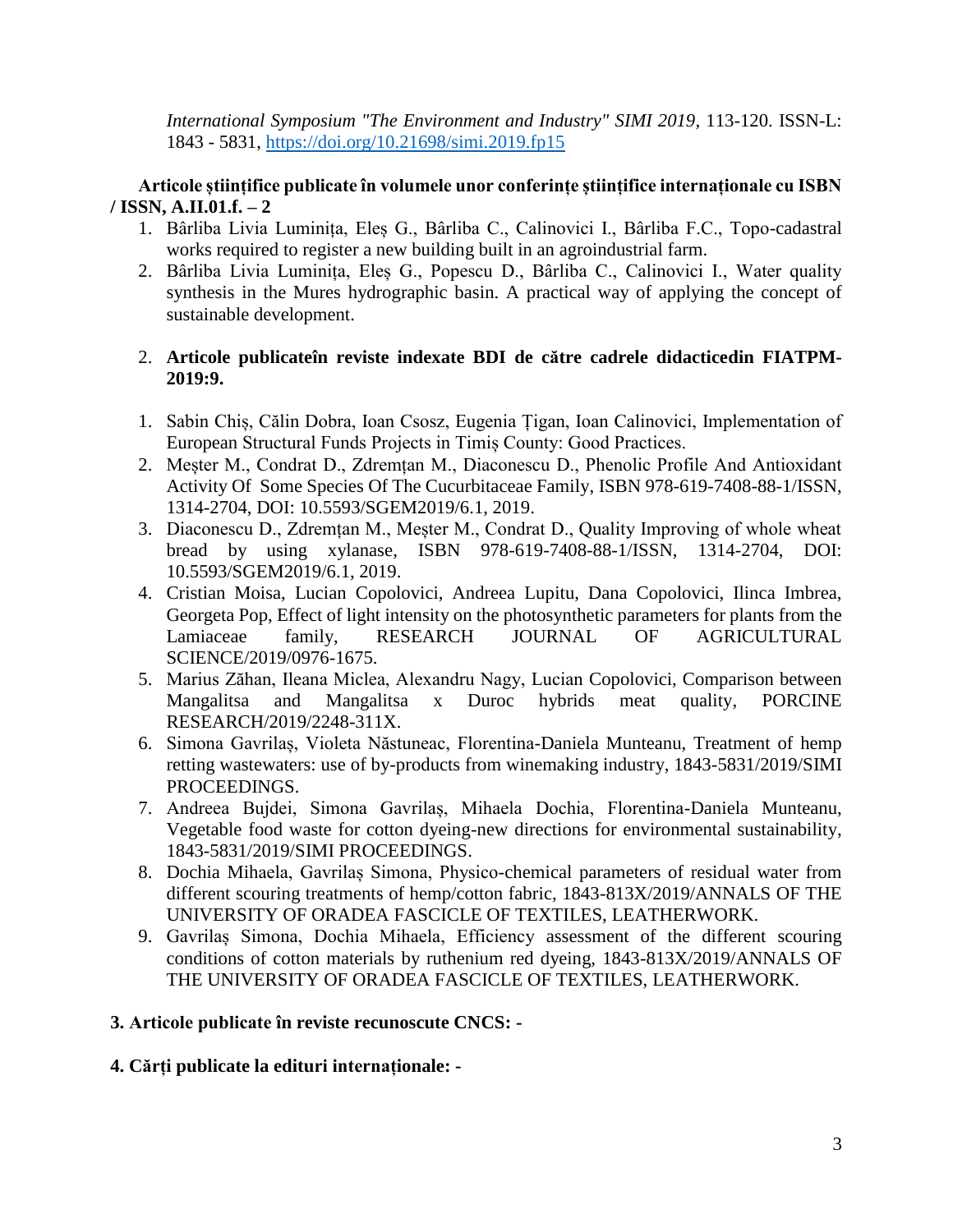**5. Cărți de specialitate publicate în țară la edituri recunoscute CNCS (conform ultimei evaluări CNCS): -**

## **6. Capitolede cărți publicate la edituri din străinătate indexate în baze de date specific în anul 2019: 3**

6.1. L. Dehelean, M. Sarbu, A. Petrut, A. D. Zamfir, Trends in glycolipid biomarker discovery in neurodegenerative disorders by mass spectrometry in *Adv. Exp. Med. Biol.*, 2019, 1140:703-729, doi: 10.1007/978-3-030-15950-4\_42.

6.2. Radu Albulescu, Andrei Jose Petrescu, Mirela Sarbu,Alice Grigore, Raluca Ica, Cristian V. A. Munteanu,Adrian Albulescu, Ioana V. Militaru, Alina-Diana Zamfir, Stefana Petrescu and Cristiana Tanase, Mass spectrometry for cancer biomarker discovery in *Proteomics Technologies and Applications, IntechOpen, 2019, DOI: 10.5772/INTECHOPEN.85609.*

6.3.V. Andrei, D. Copolovici, F. Munteanu, A.G.Ngounou Wetie, I. Mihai, C.I. Darie, A. Vasilescu, Detection of Biomedically Relevant Stilbenes from Wines by Mass Spectrometry, In: Woods A., Darie C. (eds) Advancements of Mass Spectrometry in Biomedical Research, vol 1140. Springer, Cham, **2019**, ISBN 978-3-030-15949-8, pp 665-684.

## **7. Capitole de cărți publicatela edituri naționale recunoscute CNCS: -**

## **8. Proiecte câștigate în competiții internaționale**: 2.

ERASMUS PLUS PROGRAMME, Director: Mehmet Basalan, Membri din DSTN: Ciutina Virgiliu, Țigan Eugenia, 2019-1-TR01-KA202-074696.

ERASMUS PLUS PROGRAMME, Membri din DSTN: Țigan Eugenia, 2018-1-RO 01-KA202- 049112.

#### **9. Proiectele câștigate în competiții naţionale**: **8.**

- **proiect naţional** de tip PCCDI: PN-III-P1-1.2-PCCDI2017-0569, Inchiderea lanțurilor de valoare din bioeconomie prin obținerea de bioproduse inovative cerute de piață, 01.06.2018- 30.09.2020, director proiect Florin Oancea, Responsabil UAV: F. Munteanu, Membri: Lile R, Copolovici L, Copolovici D, Muresan C, Ursachi C, Gavrilas S, Condrat D.

- **proiect naţional** POC-P-37-744, 01.09.2016-31.08.2019, *Noi nano-arhitecturi de inspiratie biologica de tip celular pentru circuite integrate*, director de proiect: prof. dr. Valeriu Beiu, membrii în proiect din cadrul FIATPM: Prof. dr. Florentina Munteanu, Prof. dr. Lucian Copolovici.

- **proiect național** CNFIS-FDI-2019-0150: Laborator la scara pilot pentru procesarea produselor din carne, Director: Copolovici Lucian, Membri din DSTN: D. Copolovici, F. Munteanu, V. Ciutina, C. Muresan, C. Ursachi, S. Palcu, M. Lungu.

- **proiect național** CNFIS-FDI-2019-0150: Invatamant de calitate, deontologie si etica academica in Universitatea Aurel Vlaicu, Director: Alexandru Popa, Membri din DSTN: L. Copolovici, F. Munteanu.

- **proiect național** CNFIS-FDI-2019-0132: Cresterea prestigiului si competitivitatii UAV prin sustinerea cercetarii de excelenta din Universitate, Director: Codruta Stoica, Membri din DSTN: L. Copolovici.

- **proiect național** CNFIS-FDI-2019-0162: Elev/Student - garantia succesului pe piata muncii, Director: Ramona Lile, Membri din DSTN: L. Copolovici.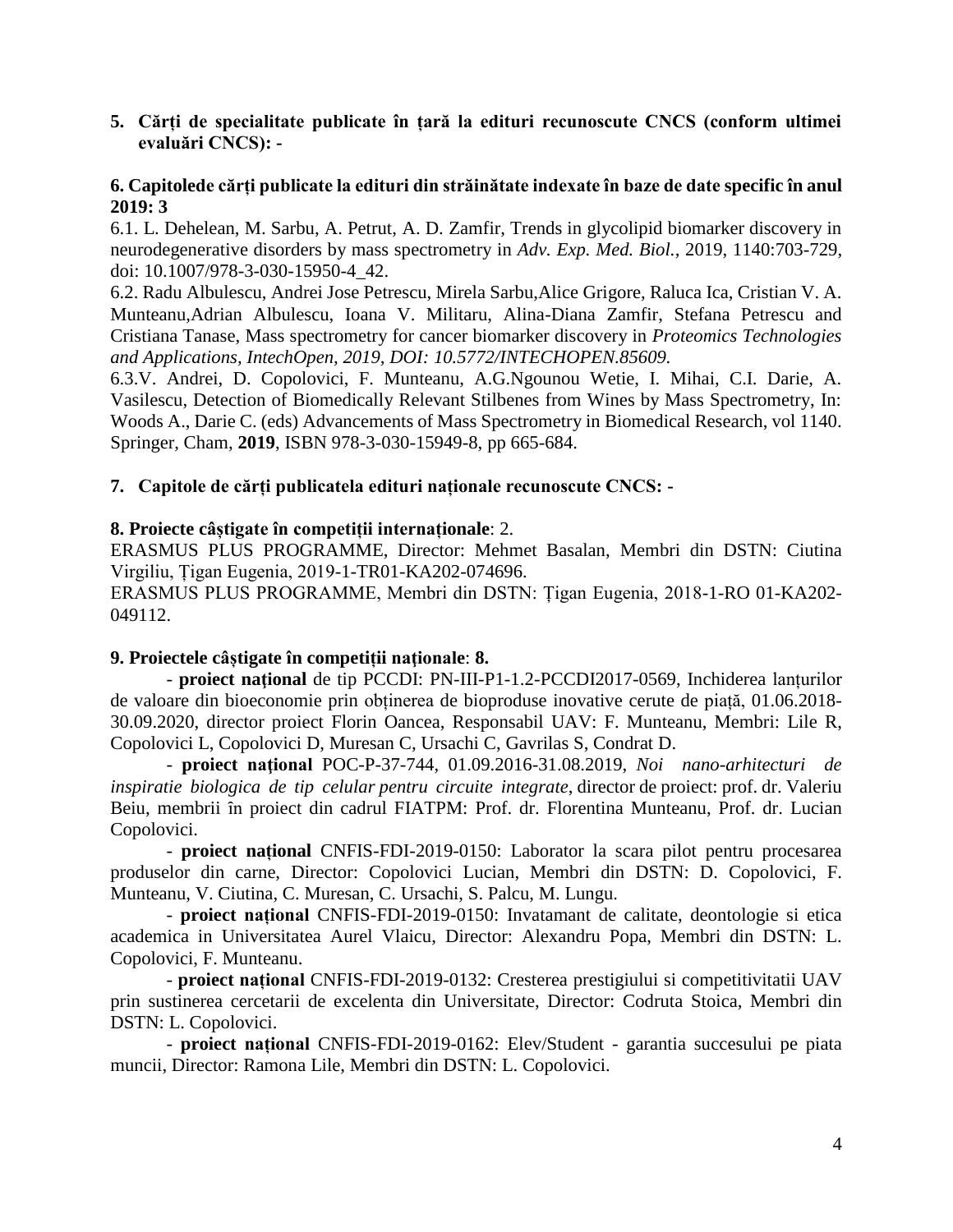- **proiect național** CNFIS-FDI-2019-0297: Cresterea vizibilitatii internationale si competitivitatii UAV in contextul tendintelor actuale de globalizare, Director: Teodor Cilan, Membri din DSTN: L. Copolovici.

-**proiect național de mobilitate** PN-III-P1-1.1-MC-2019-2082, Director: S. Gavrilas.

## **10. Lista brevetelor: 1**

1. RADU DANA GINA; SÎRGHIE CECILIA, KOMJATY ANDREI; PĂTRUŢ IONEL; MAXI RODICA, INTEGRATED MELTING-PURIFICATION LINE FOR HEMP STALK PROCESSING,

https://worldwide.espacenet.com/publicationDetails/biblio?II=1&ND=3&adjacent=true&locale= en\_EP&FT=D&date=20190329&CC=RO&NR=133182A0&KC=A0

## **11. Lista lucrărilor cu statut de proprietate intelectuală: -**

## **12. Lista manifestărilor științifice naționale și internaționale: 79.**

- 1. R.Cojocariu, R. Lefter, A. Ciobica, D. Copolovici, L. Copolovici, S. Copaci, S. Jurcoane, Preliminary data on some facilitatory effects of Camelina extracts on two different mice model of irritable bowel syndrome on mice, *Conferinţa ştiinţifică a academiei oamenilor de ştiinţă din România*, 4-6 April 2019, Bucureşti, Romania.
- 2. Claudiu Ursachi, Claudia Mureşan Simona Perţa-Crişan, Sergiu Palcu, Improving Firmness of Some Fresh and Pasteurized Fruits, *8 th International Symposium Research and Education in Innovation Era*, May 23-25, 2019, Arad, Romania
- 3. Mihaela Meșter, Daniela Diaconescu, Monica Zdremțan, Maria Balint, Lucian Hălmăgean, Studies on the Acclimatization and Introduction Into Culture of the *Stevia Rebaudiana* Species In the Pedoclimatic Conditions In the Arad Area, *8 th International Symposium Research and Education in Innovation Era*, May 23-25, 2019, Arad, Romania.
- 4. Mihaela Meșter, Daniela Diaconescu, Anca Dicu, Monica Zdremțan, Dumitru Condrat, Sensory Evaluation of Kiwano Yoghurt, 8<sup>th</sup> International Symposium Research and *Education in Innovation Era*, May 23-25, 2019, Arad, Romania.
- 5. Dumitru Condrat, Monica Zdremțan, Andreea Lupitu, Gabriela Condrat, Mihaela Meșter, Virgiliu Ciutină, Analysis Of Flavonoids From *Crataegus monogyna, Rosa canina* and Vaccinium myrtillus Species, 8<sup>th</sup> International Symposium Research and Education in *Innovation Era*, May 23-25, 2019, Arad, Romania.
- 6. Simona Perta, Florentina-Daniela Munteanu, Sensory Analysis Of Some Traditional Cheeses Obtained From Sheep's Milk, *8 th International Symposium Research and Education in Innovation Era*, May 23-25, 2019, Arad, Romania.
- 7. Mihaela Dochia, Dorina Chambre, Simona Gavrilaș, Iolanda Tolan, Gabriela Onofrei, Characterization of The Enzymatically Pretreated Cellulosic/Lignolcellulosic Woven Fabric By FT-IR ATR and TR/DTG Analyses, *8 th International Symposium Research and Education in Innovation Era*, May 23-25, 2019, Arad, Romania.
- 8. Dorina Chambre, Mihaela Dochia, Simona Gavrilaș, Iolanda Tolan, Gabriela Onofrei, Quantification of Residual Pectin from Bioscoured Hemp/Cotton Fabric By FT-IR ATR Analysis, *8 th International Symposium Research and Education in Innovation Era*, May 23- 25, 2019, Arad, Romania.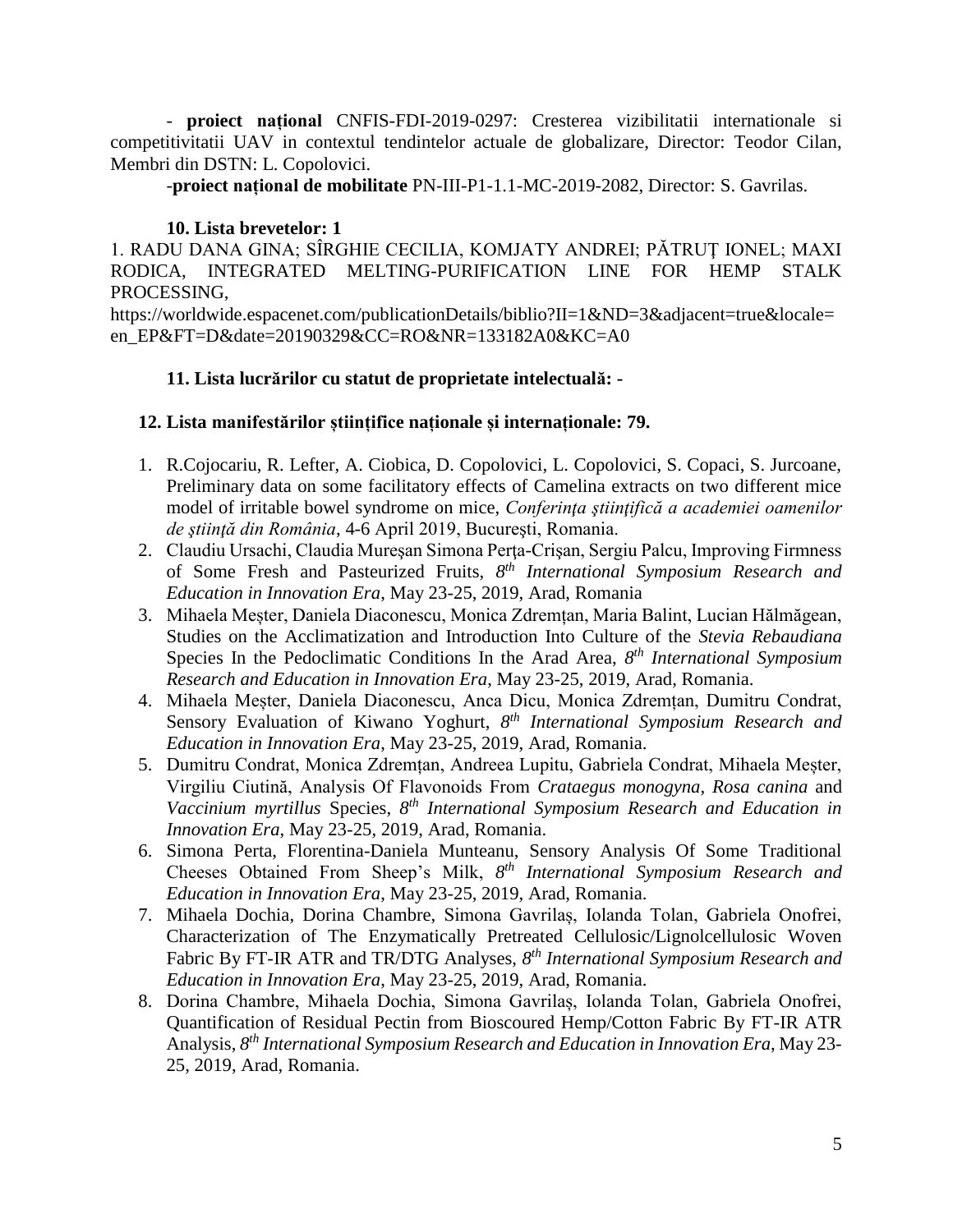- 9. Dan Danciu, Iolanda Tolan, Florentina-Daniela Munteanu, Methods of Reduction of the Emissions of Polluting Gases During the Waste Composting Process, *8 th International Symposium Research and Education in Innovation Era*, May 23-25, 2019, Arad, Romania.
- 10. Violeta Năstuneac, Simona Gavrilaș, Florentina-Daniela Munteanu, Use of Some Agro-Food Industrial Wastes for the Treatment of Wastewaters, *8 th International Symposium Research and Education in Innovation Era*, May 23-25, 2019, Arad, Romania.
- 11. Angela Corina Popitanu, Dana Maria Copolovici, May Be the Biotic And Abiotic Stresses of Plants Responsible for the Absorption of Volatile Organic Compounds from the Air? How They Make the Air Cleaner?  $8<sup>th</sup>$  *International Symposium Research and Education in Innovation Era*, May 23-25, 2019, Arad, Romania.
- 12. D. Copolovici, A. Lupitu, C. Moisa, D. Mot, S. Mot, A. M. Bodescu, L. Copolovici, Essential Oils: Background and Uses, *8 th International Symposium Research and Education in Innovation Era*, May 23-25, 2019, Arad, Romania
- 13. F. D. Munteanu, S. Gavrilaș, L. Copolovici, A.R. Sărsan, D. Copolovici, New And Traditional Methods Used for Keratin Extraction from Wool Fibers, *8 th International Symposium Research and Education in Innovation Era*, May 23-25, 2019, Arad, Romania
- 14. L. Copolovici, F. Munteanu, C. Moisa, D. Copolovici, Volatile Organic Compounds Emission - An Innovative Tool for Plants Stress and Food Characterization, 8<sup>th</sup> *International Symposium Research and Education in Innovation Era*, May 23-25, 2019, Arad, Romania
- 15. S. Gavrilaș, A.R. Sărsan, M. Dochia, L. Copolovici, D. Copolovici, L. N. Lazăr, F.D. Munteanu, Natural Dyes Extracted From Food By-Products With Applications for Natural Fiber Dyeing, *8 th International Symposium Research and Education in Innovation Era*, May 23-25, 2019, Arad, Romania
- 16. L. Lazăr, L. Copolovici, Influence of Drought Stress on Pea Plants (*Pisum Sativum L.*), *8 th International Symposium Research and Education in Innovation Era*, May 23-25, 2019, Arad, Romania
- 17. C. Moisa, L. Copolovici, G. Pop, A. Pag, Z. Moisa, D. Copolovici, The Phenological Stages Influnece Against the Chemical Composition of Some Essential Oils Belonging to the Lamiaceae Family, 8<sup>th</sup> International Symposium Research and Education in Innovation *Era*, May 23-25, 2019, Arad, Romania
- 18. A. Lupitu, C. Moisă, A. Riviș, D. Copolovici, L. Copolovici, Plant Extracts For Human Health, *8 th International Symposium Research and Education in Innovation Era*, May 23- 25, 2019, Arad, Romania
- 19. C. Mureșan, S. Palcu, M. Lungu, V. Ciutină, L. Copolovici, F.D. Munteanu, Optimisation of The Fermentation And Distillation Processes for the Production of High Quality Plums Spirits, *8 th International Symposium Research and Education in Innovation Era*, May 23- 25, 2019, Arad, Romania
- 20. C. Moisă, A. Lupitu, L. Copolovici, D. Copolovici, L. Lazăr, Essential Oils and Phenolic Compounds, Bio-Sources and Their Applications, *2 nd ICGEB Workshop "Modern Biotechnological Advances for Human Health – BAHH*, May 28-31, 2019, Bucharest, Romania
- 21. L. Copolovici, C. Moisă, A. Lupitu, D. Copolovici, The Implication of Plant Extracts in Human Health, 2<sup>nd</sup> *ICGEB Workshop "Modern Biotechnological Advances for Human Health – BAHH*, May 28-31, 2019, Bucharest, Romania
- 22. F.D. Munteanu, L. Copolovici, S. Gavrilaș, A.R. Sărsan, L.N. Lazăr, C. Moisa, D. Chambre, D. Copolovici, New approaches for keratin extraction from sheep's wool, *2 nd*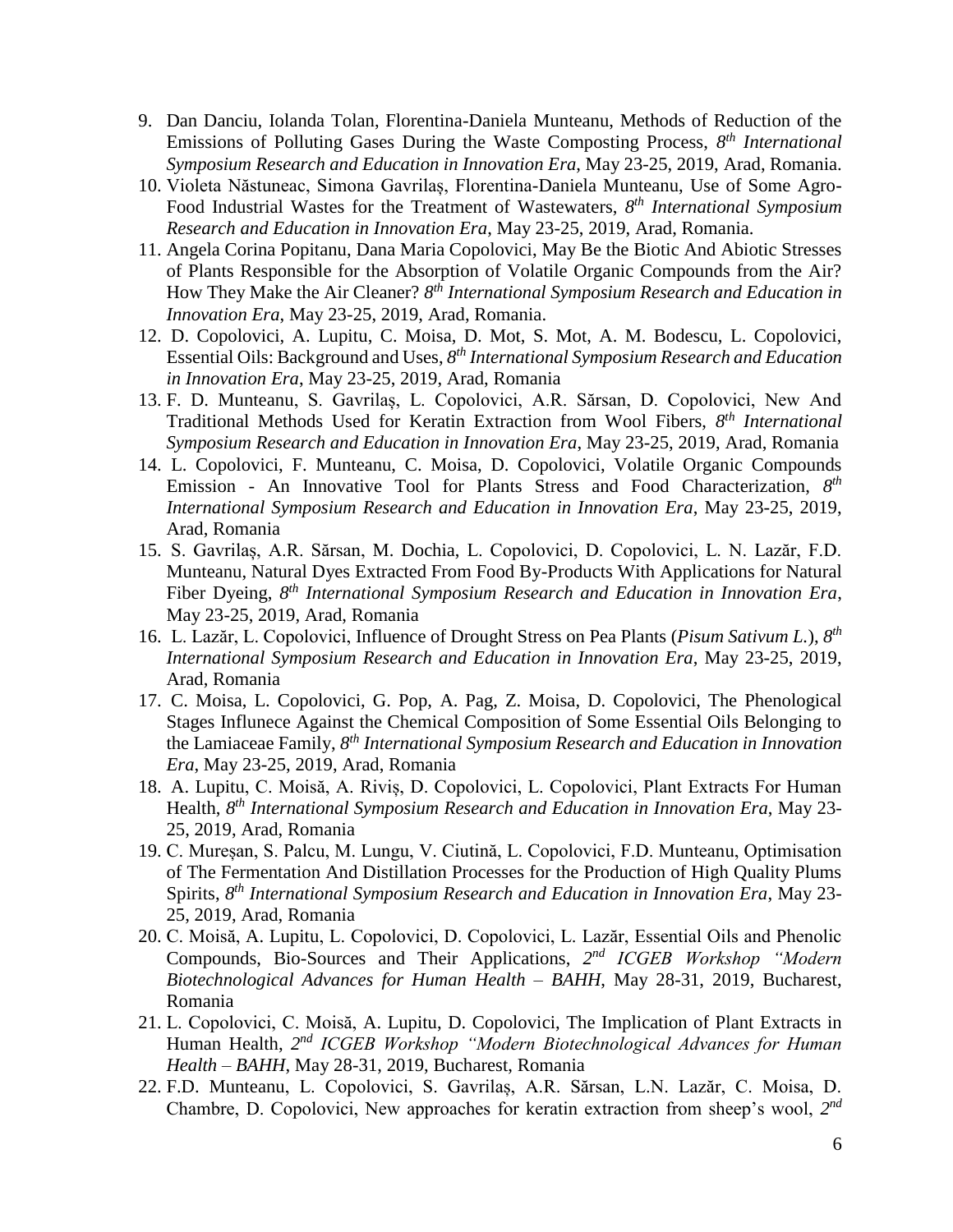*ICGEB Workshop "Modern Biotechnological Advances for Human Health – BAHH*, May 28-31, 2019, Bucharest, Romania

- 23. L. Copolovici, C. Moisa, A. Lupitu, D. Copolovici, The Influence Of Drought And Flooding Induced By Climate Changes On Plants Development, *Agriculture for Life, Life for Agriculture*, June 6 - 8, 2019, Bucharest, Romania
- 24. R. Lile, L. Copolovici, C. Mureşan, S. Palcu, M. Lungu, A. Lupitu, C. Moisa, D. Copolovici, New Method For Brandy Distillation From Different Fruits, *Agriculture for Life, Life for Agriculture* June 6 - 8, 2019, Bucharest, Romania
- 25. C. Moisa, L. Copolovici, A. Lupitu, D. Copolovici, Influnece of Phenological Stages on The Chemical Composition of Several Essential Oils Belonging to the *Lamiaceae* Family *Agriculture for Life, Life for Agriculture*, June 6 - 8, 2019, Bucharest, Romania
- 26. D. Copolovici, C. Moisa, A. Lupitu, S. Schitea, D. Mot, S. Mot, L. Copolovici, Composition And Properties Of Some Essential Oils Obtained In Romania, *Agriculture for Life, Life for Agriculture*, June 6 - 8, 2019, Bucharest, Romania.
- 27. O. Opriş, M.L. Soran, I. Lung, A. Ciorîţă, L. Copolovici, Effects of non-steroidal antiinflammatory drugs on the ultrastructure and composition of autochthonous vegetables. *4 th Edition of Global Conference on Plant Science and Molecular Biology*, 19-21 septembrie, 2019, Londra, Marea Britanie.
- 28. D. Ilie, E. D. Anton, R. Tatia, D. Copolovici, F.D. Munteanu, L. Copolovici, O. Craciunescu, Antioxidant and radioprotective activity of polyphenolic extracts of vegetable peels*, 21st Romanian International Conference on Chemistry and Chemical Engineering*, 4-7 Sept. 2019, Constanta, Romania,
- 29. O. Opriş, A. Ciorîţă, M.L. Soran, I. Lung, L. Copolovici, Changes in composition and ultrastructure of green leafy vegetables after exposure to non-steroidal anti-inflammatory drugs, *12th International Conference Processes in Isotopes and Molecules*, 25-27 septembrie 2019, Cluj-Napoca, România.
- 30. O. Opriş, I. Lung, Maria L. Soran, A. Ciorîţă, L. Copolovici, The influence of ibuprofen, diclofenac and naproxen on composition and ultrastructural characteristics of *Atriplex patula* and *Spinacia oleracea*. *ICABBBE 2019: 13th International Conference on Agricultural, Biotechnology, Biological and Biosystems Engineering*, 21-22 octombrie, 2019, Atena, Grecia.
- 31. C. Moisa, A. Lupitu, D. Copolovici, L. Copolovici, Aromatic plants bio-sources of essential oils and phenolic compounds, *The 18th International "Life Sciences for sustainable development"* 26th– 28th September, 2019, Cluj-Napoca, Romania, (poster presentation).
- 32. F.D. Munteanu, S. Gavrilas, R. Sarsan, L. Lazar, C. Moisa, D. Chambre, D. Copolovici, L. Copolovici, Extraction method for keratin from sheep's wool, *The 18th International "Life Sciences for sustainable development"*26th– 28th September, 2019, Cluj-Napoca, Romania, (poster presentation).
- 33. A. Lupitu, R. Lile, C. Moisa, D. Copolovici, V. Ciutina, A. Rivis, L. Copolovici, Analysis of grape-based spirits macerated with aromatic plants, *The 18th International "Life Sciences for sustainable development"* 26th– 28th September, 2019, Cluj-Napoca, Romania, (poster presentation).
- 34. L. Copolovici, A. Lupitu, C. Moisă, D. Copolovici, Volatile organic compounds: from plants signalling to food fragrance, *The 18th International "Life Sciences for sustainable development"* 26th– 28th September, 2019, Cluj-Napoca, Romania, (oral presentation).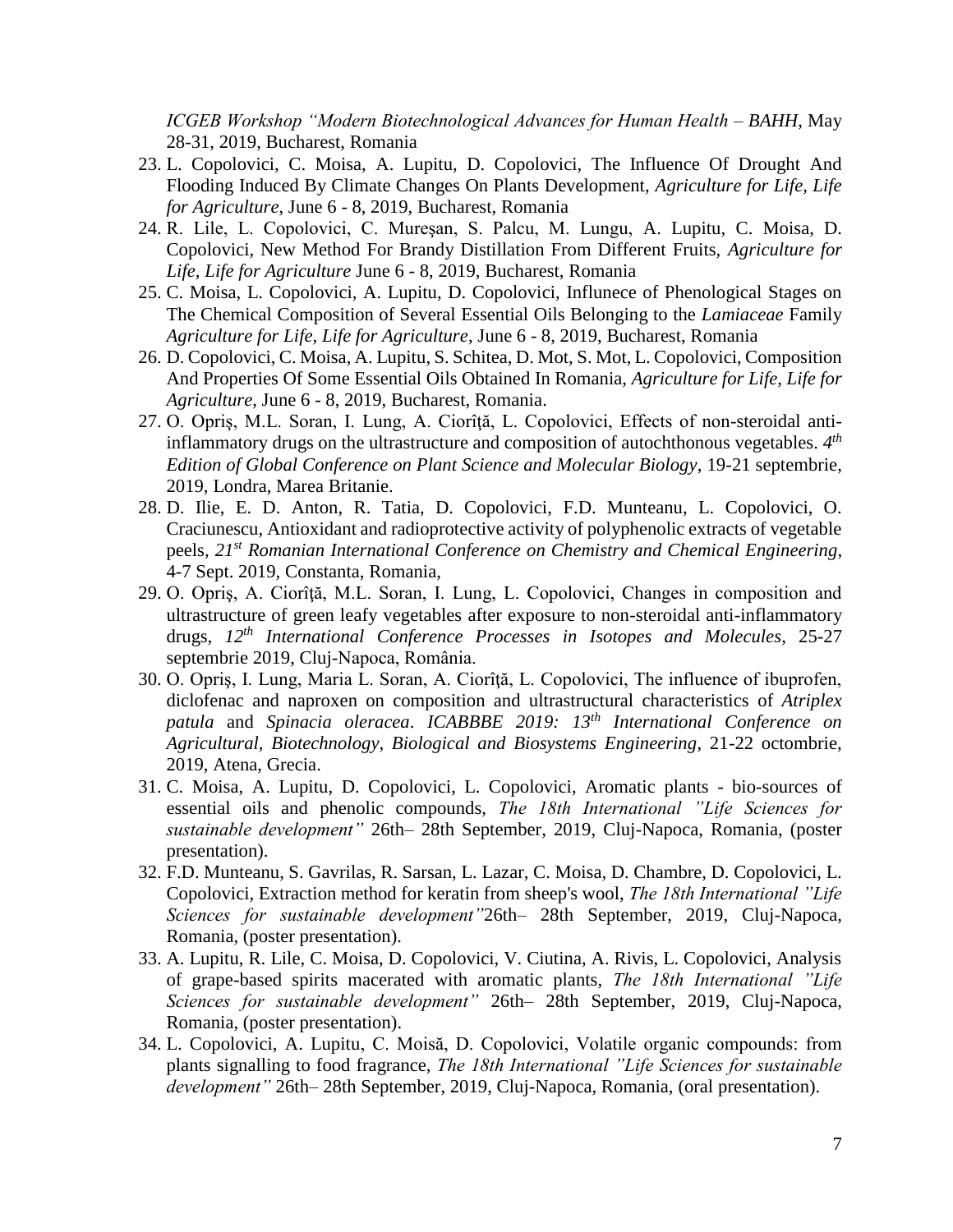- 35. D. Copolovici, I. Moldovan, I. Timofte, C. Popa, A. Lupitu, C. Moisă, D. Chambre, M. Maereanu, L. Copolovici, Exploring the phisico-chemical properties and antioxidant activity of fish by-products, *The 18th International "Life Sciences for sustainable development"* 26th– 28th September, 2019, Cluj-Napoca, Romania, (oral presentation).
- 36. C. Moisa, F. Munteanu, D. Copolovici, F. Oancea, L. Copolovici, The protective role of mushroom extracts against plants cold stress, *The Vth Edition of New Trends in Environmental and Materials Engineering*, 23th – 25th October 2019, Galati, Romania.
- 37. D. Copolovici, C. Popitanu, D. Iosif , A. Lupitu, C. Moisa, F. Munteanu, L. Copolovici, Volatile organic compounds in urban atmosphere of Arad, Romania; *The Vth Edition of New*  Trends in Environmental and Materials Engineering,  $23<sup>th</sup> - 25<sup>th</sup>$  October 2019, Galati, Romania.
- 38. D. Copolovici, A. Csakvari, L. Olariu, C. Moisa, A. Lupitu, G. Pop, D. Chambre, L. Copolovici, Green synthesis of metal nanoparticles; *The XIIth edition Environment & Progress*, 15 November 2019, Cluj Napoca, Romania.
- 39. L. Copolovici, C. Moisa, A. Lupitu, G. Buda, I. Patrui, D. Copolovici, Effects of climate changes on plants secondary metabolites; *The XIIth edition Environment & Progress*, 15 November 2019, Cluj Napoca, Romania.
- 40. A. Lupitu, L. Copolovici, C. Moisa, D. Copolovici, R. Lile, The emission of particle matter and total volatile organic compounds from power stations and their impact to the environment; *The XIIth edition Environment & Progress*, 15 November 2019, Cluj Napoca, Romania.
- 41. C. Moisa, L. Copolovici, A. Lupitu, D. Copolovici, Post-distillation waste materials green sources of biological active compounds; *The XIIth edition Environment & Progress*, 15 November 2019, Cluj Napoca, Romania.
- 42. M. Taschina, L. Copolovici, A. Lupitu, C. Moisa, D. Copolovici, The influence of residual anti-inflamatory drugs on *Phaseolus vulgaris* L. plants; *The XIIth edition Environment & Progress*, 15 November 2019, Cluj Napoca, Romania.
- 43. S. Perța-Crișan, I. Popescu-Mitroi, C. Ursachi, S. Gavrilas, A. M. Dicu, F. D. Munteanu, Valorisation of Waste Grounded Coffee, *8 th International Symposium Research and Education in Innovation Era*, May 23-25, 2019, Arad, Romania
- 44. S. Palcu, C. Mureșan, M. Lungu, C. Ursachi, F. D. Munteanu, Role of the Fat Content in the Preparation of Puff Pastry with a Layered Structure, *8 th International Symposium Research and Education in Innovation Era*, May 23-25, 2019, Arad, Romania
- 45. S. Gavrilas, F.D. Munteanu, Extraction and Electrochemical Determination of Organophosphorus Compounds Presented in Winery By-products, *RICCCE 21 21st Romanian International Conference on Chemistry and Chemical Engineering*, Constanţa Mamaia, 4-7 Septembrie 2019
- 46. D. Danciu, I. Tolan, F. D. Munteanu, Methods of Reduction of the Emissions of Polluting Gases During the Waste Composting Process, 8<sup>th</sup> International Symposium Research and *Education in Innovation Era*, May 23-25, 2019, Arad, Romania
- 47. V. Năstuneac, S. Gavrilas, F.D. Munteanu, Use of Some Agro-Food Industrial Wastes for the Treatment of Wastewaters, *8 th International Symposium Research and Education in Innovation Era*, May 23-25, 2019, Arad, Romania
- 48. A. D. Zamfir, Ion mobility mass spectrometry and chip mass spectrometry analyses for functional and structural interactions of gangliosides, Walsh Seminar, January28<sup>th</sup>-31<sup>th</sup>, 2019, New York, USA.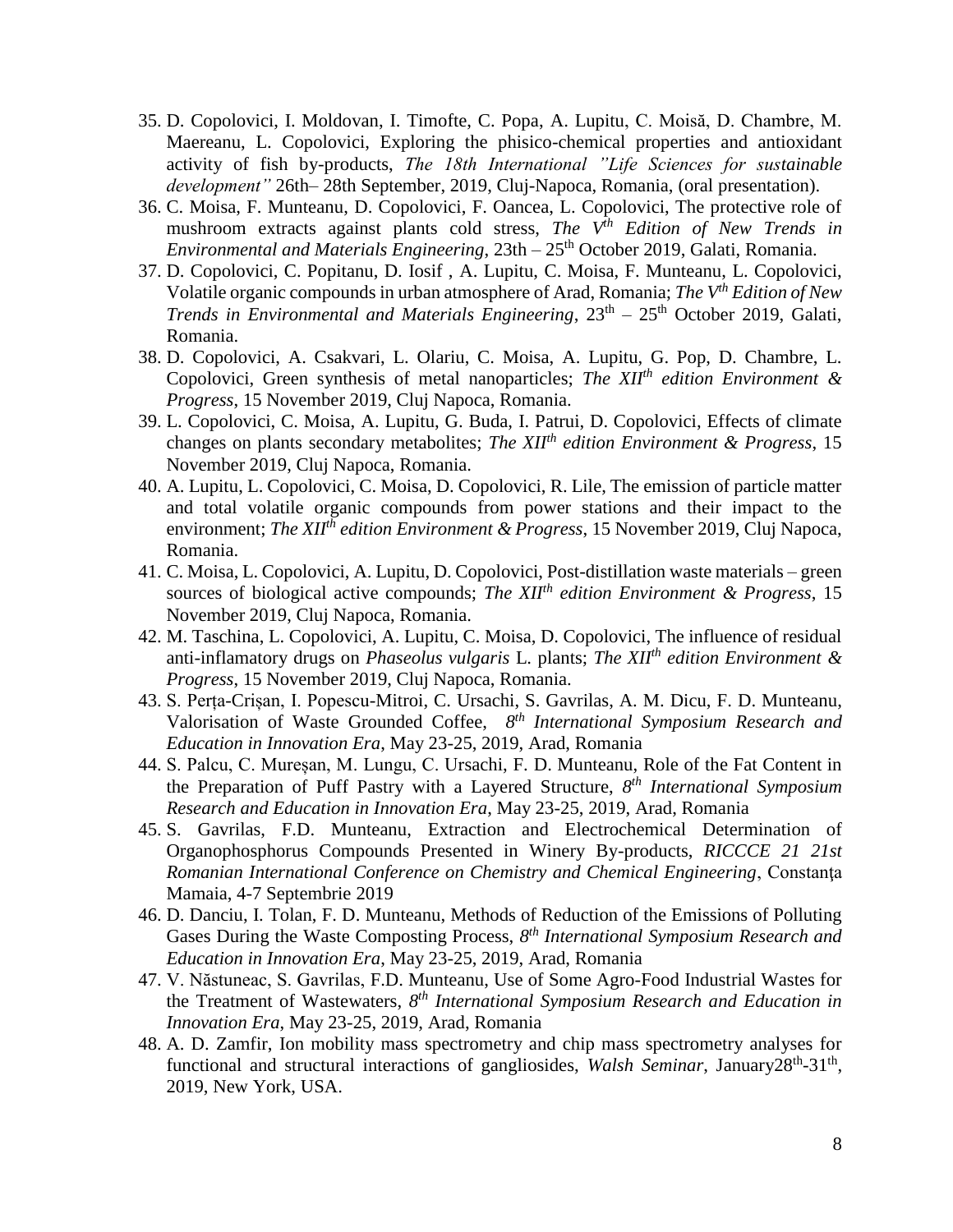- 49. L. Popescu, M. Sarbu, R. Ica, A. Petrut, A. D. Zamfir, Fully automated chip-based nanoESI analyses of protein-brain ganglioside interactions, *30th MassSpec Forum Vienna*, February 16<sup>th</sup>-22<sup>th</sup>, 2019, Viena, Austria.
- 50. M. Sarbu, R. Ica, C.V.A. Munteanu, A.J. Petrescu, A. Petrut, A. D. Zamfir, An advanced mass spectrometry approach for glycolipid biomarker discovery in neurodevelopmental diseases, 30<sup>th</sup> MassSpec Forum Vienna, February 16<sup>th</sup>-22<sup>th</sup>, 2019, Viena, Austria.
- 51. M. Sarbu, L. Popescu, R. Ica, C.V.A. Munteanu, A. Petrut, A.J. Petrescu, A. D. Zamfir, High resolution mass spectrometry provides novel insights into the structure and functions of gangliosides expressed in nucleus caudatus, *30th MassSpec Forum Vienna*, February 16<sup>th</sup>-22<sup>th</sup>, 2019, Viena, Austria.
- 52. R. Ica, M. Sarbu, C.V.A. Munteanu, A. Petrut, A. J. Petrescu, R. Albulescu, A. D. Zamfir, Ganglioside expression and structure in normal human cerebellum: an Orbitrap mass spectrometry survey,  $30^{th}$  *MassSpec Forum Vienna*, February 16<sup>th</sup>-22<sup>th</sup>, 2019, Viena, Austria.
- 53. M. Sarbu, R. Ica, A. Petrut, C. Munteanu, D. E. Clemmer, A. D. Zamfir, Determination of ganglioside composition, structure and functional interactions in human brain in health and disease by advanced mass spectrometry, *8 th International Symposium Research and Education in Innovation Era*, May 23-25, 2019, Arad, Romania
- 54. R. Ica, M. Sarbu, A. Petrut, C.V.A. Munteanu, A. J. Petrescu, R. Albulescu, A. D. Zamfir, Mapping and sequencing of gangliosides in human cerebellum at different developmental stages by Orbitrap multistage mass spectrometry, *67th ASMS Conference on Mass*  Spectrometry and Allied Topics, June 2<sup>nd</sup>-6<sup>th</sup>, 2019, Atlanta, SUA.
- 55. M. Sarbu, R. Ica, C.V.A. Munteanu, A. Petrut, A. D. Zamfir, Ganglioside biomarker discovery and characterization in neurodevelopmental diseases by high resolution multistage mass spectrometry, *67th ASMS Conference on Mass Spectrometry and Allied*  Topics, June 2<sup>nd</sup>-6<sup>th</sup>, 2019, Atlanta, SUA.
- 56. L. Popescu, M. Sarbu, R. Ica, A. Petrut, A. D. Zamfir, Determination of protein-brain ganglioside interactions by chip-based nanoelectrospray quadrupole-time-of-flight tandem mass spectrometry, *67th ASMS Conference on Mass Spectrometry and Allied Topics*, June  $2<sup>nd</sup>$ -6<sup>th</sup>, 2019, Atlanta, SUA.
- 57. R. Ica, M. Sarbu, A. Petrut, C.V.A. Munteanu, A.J. Petrescu, A. D. Zamfir, Mapping and sequencing of ganglioside in cerebellum by nanoelectrospray high resolution tandem mass spectrometry, *16th International Conference on Nanosciences & Nanotechnologies (NN19),* July1<sup>st</sup>-5<sup>th</sup>, 2019, Salonic, Grecia.
- 58. M. Sarbu, R. Ica, A. Petrut, C.V.A. Munteanu, A.J. Petrescu, A. D. Zamfir, Determination of the structure and functions of glycophingolipids in human nucleus caudatus by Orbitrap multistage mass spectrometry, *16th International Conference on Nanosciences &*  Nanotechnologies (NN19), July1<sup>st</sup>-5<sup>th</sup>, 2019, Salonic, Grecia.
- 59. M. Sarbu, L. Popescu, R. Ica, A. Petrut, A. D. Zamfir, Development of chip-based mass spectrometry for structural and functional protein-brain ganglioside interactions, *16th* International Conference on Nanosciences & Nanotechnologies (NN19), July1<sup>st</sup>-5<sup>th</sup>, 2019, Salonic, Grecia.
- 60. A. Petrut, M. Sarbu, R. Ica, C.V.A. Munteanu, A. D. Zamfir, Nanoelectrospray high resolution mass spectrometry for the discovery of glycolipid biomarkers in neurodevelopmental disorders, *16th International Conference on Nanosciences &*  Nanotechnologies (NN19), July1<sup>st</sup>-5<sup>th</sup>, 2019, Salonic, Grecia.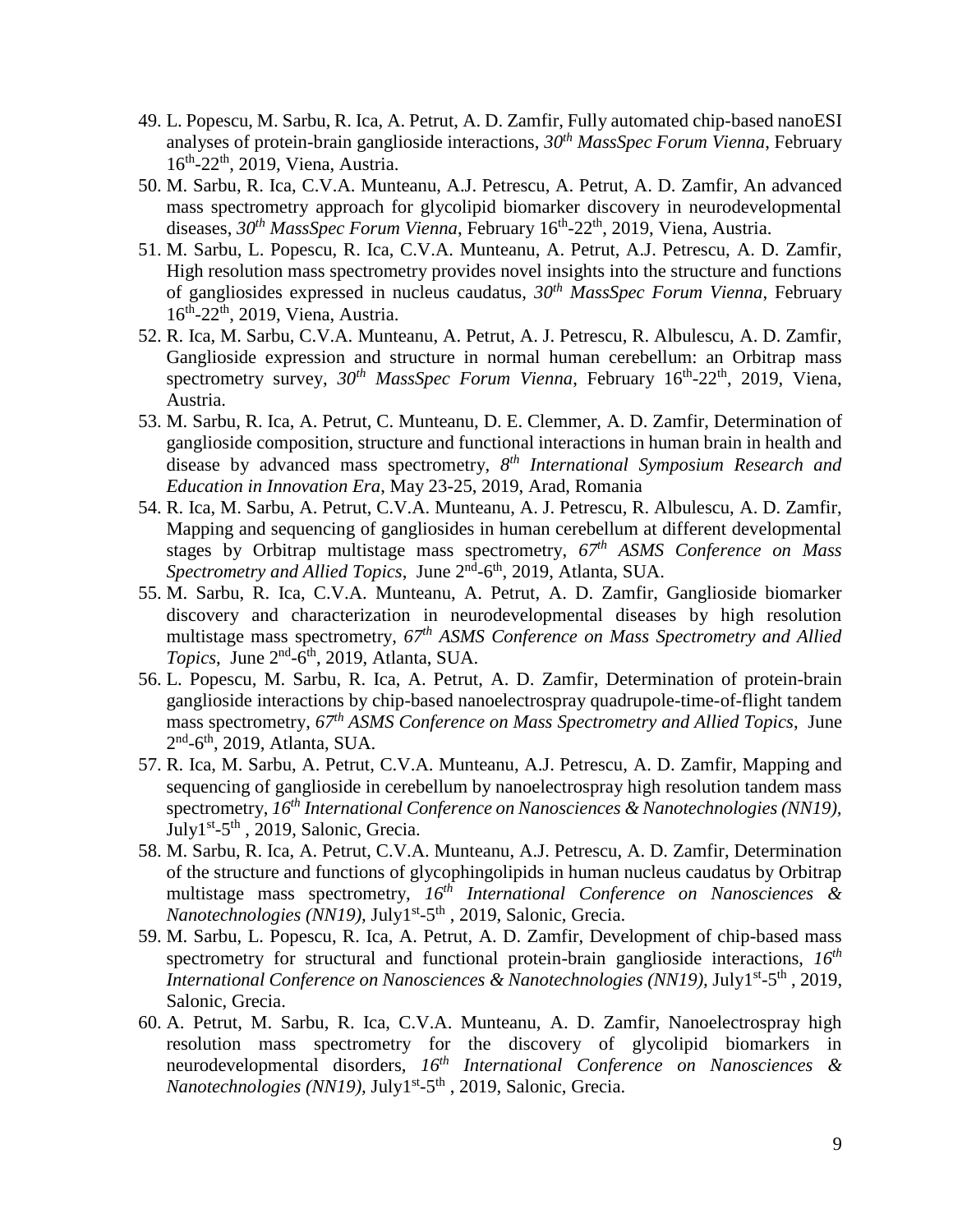- 61. M. Sarbu, C.V.A. Munteanu, R. Ica, A. Petrut, A.J. Petrescu, A. D. Zamfir, An advanced mass spectrometry approach for glycolipid biomarker discovery in neurodevelopmental diseases, *The annual international conference of the Romanian Society of Biochemistry and*  Molecular Biology, September 26<sup>th-</sup>27<sup>th</sup>, 2019, Iasi, Romania.
- 62. A. D. Zamfir, Glycosphingolipidomics of human cerebellum by orbitrap multistage mass spectrometry, *The annual international conference of the Romanian Society of*  Biochemistry and Molecular Biology, September 26<sup>th-</sup>27<sup>th</sup>, 2019, Iasi, Romania.
- 63. A. D. Zamfir, M. Sarbu, A. Petrut, R. Ica, C.V.A. Munteanu, A. Simulescu, A.J. Petrescu, Development of advanced mass spectrometric platforms for glycoconjugate mapping, biomarker discovery and study of their functional interactions, *The annual international conference of the Romanian Society of Biochemistry and Molecular Biology*, September 26<sup>th-</sup>27<sup>th</sup>, 2019, Iasi, Romania.
- 64. A. Petrut, C.V.A. Munteanu, M. Sarbu, R. Ica, A. D. Zamfir, A.J. Petrescu, Screening and sequencing of lipid-linked carbohydrates in human caudate nucleus by nanoelectrospray ionization high resolution tandem mass spectrometry, *The annual international conference*  of the Romanian Society of Biochemistry and Molecular Biology, September 26<sup>th-</sup>27<sup>th</sup>, 2019, Iasi, Romania.
- 65. A. Petrut, A. Simulescu, R. Ica, M. Sarbu, C.V.A. Popescu, A. D. Zamfir, Andrei J. Petrescu, Development of modern high resolution mass spectrometry platform for glycolipid mapping in defined human brain regions, *25th International Symposium on*  Analytical and Environmental Problems, October 7<sup>th</sup>-8<sup>th</sup> 2019, Szeged, Ungaria.
- 66. M. Sarbu, R. Ica, A. Petrut, C.V.A. Munteanu, D.E. Clemmer, A. D. Zamfir, Advanced mass spectrometry techniques for determination of brain ganglioside expression and their functional interactions in healthy and diseased central nervous system, *25th International*  Symposium on Analytical and Environmental Problems, October 7<sup>th</sup>-8<sup>th</sup> 2019, Szeged, Ungaria.
- 67. R. Ica, M. Sarbu, A. Secara, L. Popescu, A. Petrut, A. D. Zamfir, Determination of structural-functional interactions of gangliosides with peptides and proteins by microfluidics –mass spectrometry, *25th International Symposium on Analytical and*  Environmental Problems, October 7<sup>th</sup>-8<sup>th</sup> 2019, Szeged, Ungaria.
- 68. M. Dochia, D. Chambre, S. Gavrilaș, I. Tolan, G. Onofrei, Characterization of the enzymatically pretreated cellulosic/lignolcellulosic woven fabric by FT-IR ATR and TG/DTG analyses, *8 th International Symposium Research and Education in Innovation Era*, May 23-25, 2019, Arad, Romania
- 69. D. Chambre, M. Dochia, S. Gavrilaș, I. Tolan, G. Onofrei, Quantification of residual pectin from bioscoured hemp/cotton fabric by FT-IR ATR analysis, *8 th International Symposium Research and Education in Innovation Era*, May 23-25, 2019, Arad, Romania
- 70. M. Dochia, S. Gavrilaș, Physico-chemical parameters of residual water from different scouring treatments of hemp/cotton fabric, *Innovative solutions for sustainable development of textiles and leather industry*, 23-24 Mai, 2019, Oradea, Romania.
- 71. S. Gavrilaș, M. Dochia, Efficiency assessment of the different scouring conditions of cotton materials by ruthenium red dyeing, *Innovative solutions for sustainable development of textiles and leather industry*, 23-24 Mai, 2019, Oradea, Romania.
- 72. R.-M. Beiu, M. M. Balas, V. E. Balas, V. Beiu, Seeing Is Believing, *International Summit on Optics, Photonics and Laser Technologies OPTICS&LASERS,* 3-5 Jun. 2019, San Francisco, CA, USA.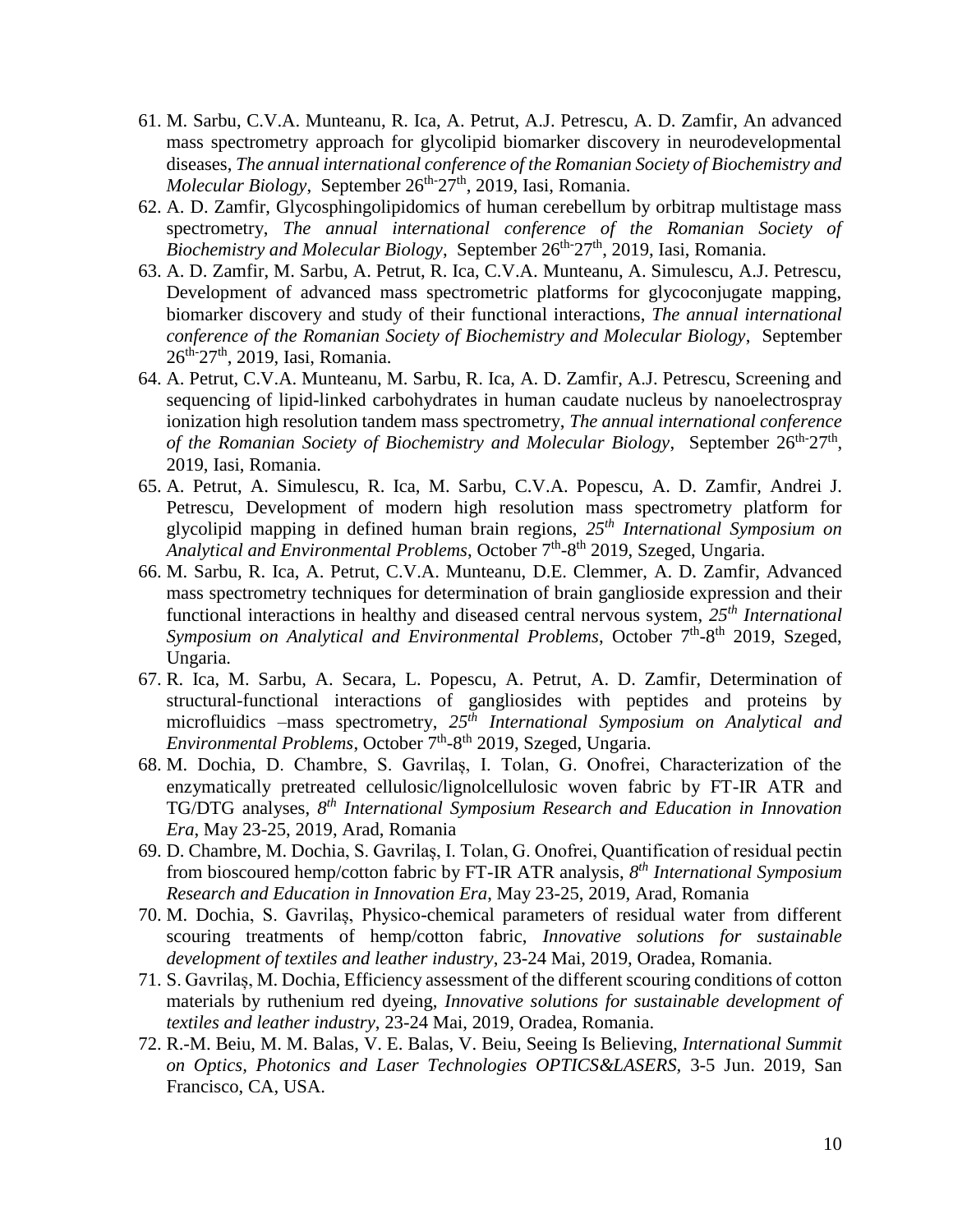- 73. Beiu Roxana, Designing Optical Sensors for the Internet Era, The Sixth Euro-China Conference on Intelligent Data Analysis and Applications (ECC2019) Arad-Romania, [https://www.ecc2019.ro/invited-speaker/,](https://www.ecc2019.ro/invited-speaker/) 2019-10-15.
- 74. Beiu Roxana, COMSOL: Capabilities for photonics simulations, ISREIE 2019.
- 75. Beiu Roxana, Sidestepping the bounds of diffraction, ISREIE 2019.
- 76. Gavrilaş Simona, Munteanu Florentina-Daniela, Extraction and Electrochemical Determination of Organophosphorus Compounds Presented in Winery By-products, 21st Romanian International Conference on Chemistry and Chemical Engineering, [http://riccce21.chimie.upb.ro/.](http://riccce21.chimie.upb.ro/)
- 77. Gavrilaş Simona, CIRCULAR AGRI-FOOD MODELS–OPPORTUNITY FOR NEW BIO BASED BUSINESS MODELS, VI International Multidisciplinary Scientific Conference SOCIAL SCIENCES & ARTS SGEM, [https://www.sgemsocial.org/index.php/dates](https://www.sgemsocial.org/index.php/dates-deadlines/plenary-programme-2019)[deadlines/plenary-programme-2019.](https://www.sgemsocial.org/index.php/dates-deadlines/plenary-programme-2019)
- 78. Gavrilaş Simona, AGRICULTURE AS A RESULT OF ECOSYSTEM SERVICE, VI International Multidisciplinary Scientific Conference SOCIAL SCIENCES & ARTS SGEM, [https://www.sgemsocial.org/index.php/dates-deadlines/plenary-programme-2019.](https://www.sgemsocial.org/index.php/dates-deadlines/plenary-programme-2019)
- 79. Radu Dana, Developing Teaching and Learning Resources for Food Safety Disciplines, [https://proceedings.elseconference.eu/index.php?r=site/index&year=2019.](https://proceedings.elseconference.eu/index.php?r=site/index&year=2019)

## **13. Sesiuni științifice studențești**

Studenți ai FIATPM au participat la simpozioane/conferințeîn 2019, iar acestea sunt listate mai jos:

#### **Participarile studentilor la conferinte internationale: 4.**

- 1. Dana Copolovici, Cristian Moisa, Andreea Lupitu, **Smeurica Schitea**, Dana Mot, Silvia Mot, Lucian Copolovici, Composition And Properties Of Some Essential Oils Obtained In Romania, *Agriculture for Life, Life for Agriculture*, Bucharest, Romania June 6 - 8, 2019.
- 2. Dana Copolovici, **Ioana Moldovan, Iulia Timofte**, Carmen Popa, Andreea Lupitu, Cristian Moisa, Dorina Chambre, Marilena Maereanu, Lucian Copolovici, Exploring the physicochemical properties and antioxidant activity of fish by-products, *18th International Conferences for sustainable Development*, Cluj-Napoca, Romania, Sept. 26-28, 2019.
- 3. Lucian Copolovici, Adriana Csakvari, **Leonard Olariu**, Georgeta Pop, Dorina Chambre, Dana Copolovici, The characterisation of *Cannabis sativa* leaves extracts and their silver nanoparticles products for potential biological applications, *The Annual International Conference of the Romanian Society of Biochemistry and Molecular Biology*, Iasi, Romania, Sept. 26-27, 2019.
- 4. Dana Copolovici, Corina Popitanu, **Dennis Iosif**, Andreea Lupitu, Cristian Moisa, Florentina Munteanu, Lucian Copolovici, Volatile organic compounds in urban atmosphere of Arad, Romania; *The Vth Edition of New Trends in Environmental and Materials Engineering*, Galati, Romania,  $23th - 25<sup>th</sup>$  October 2019.

#### **Participarile studentilor la conferinte/simpozioane nationale: 14**

1. Dana Copolovici, Adriana Csakvari, **Leonard Olariu**, Cristian Moisa, Andreea Lupitu, Georgeta Pop, Dorina Chambre, Lucian Copolovici, Green synthesis of metal nanoparticles; *The XIIth edition Environment & Progress*, Cluj Napoca, Romania, 15 November 2019.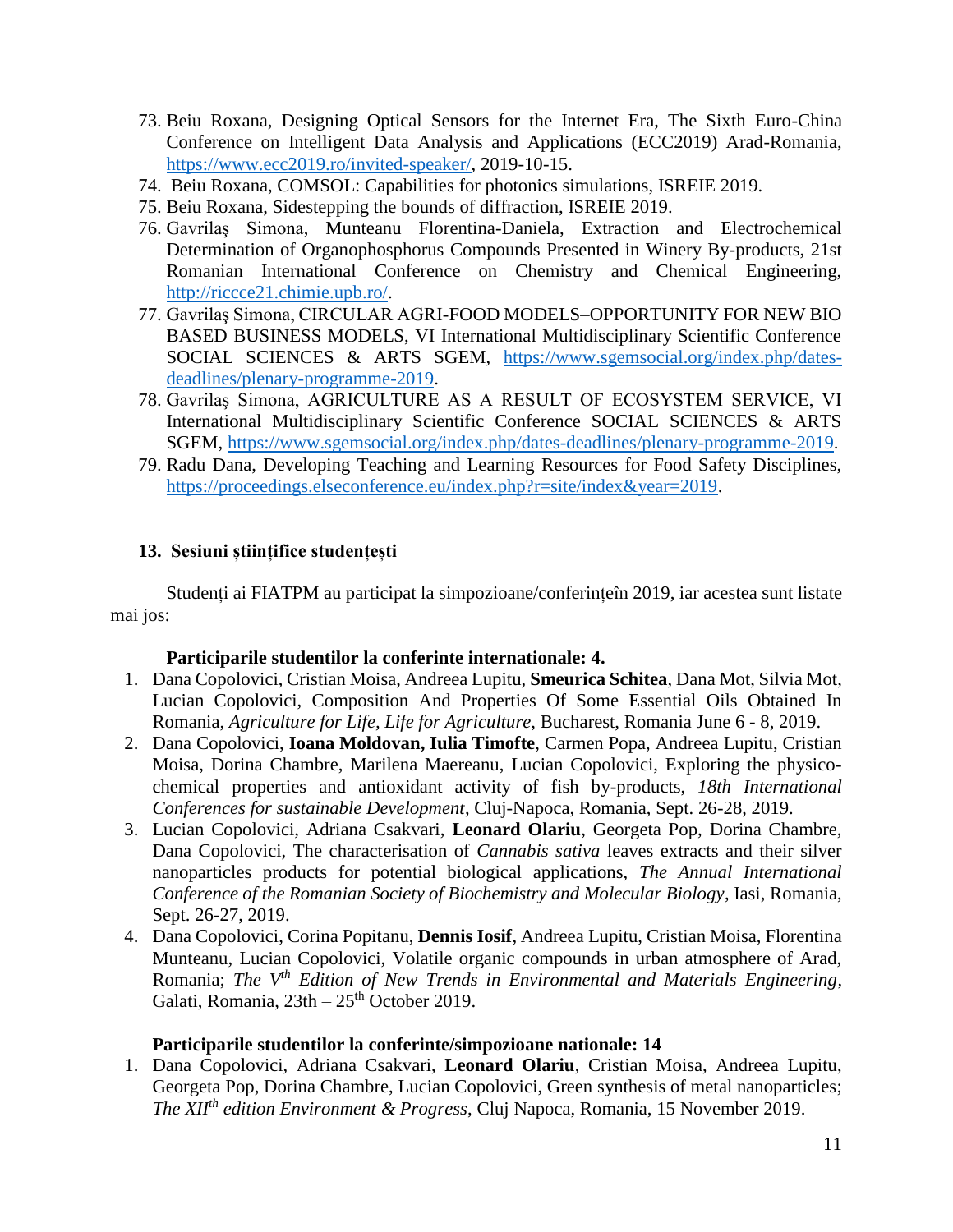- 2. Lucian Copolovici, Cristian Moisa, Andreea Lupitu, **Gratiana Buda, Iuliana Patrui**, Dana Copolovici, Effects of climate changes on plants secondary metabolites; *The XIIth edition Environment & Progress*, Cluj Napoca, Romania, 15 November 2019.
- 3. **Monica Taschina**, Lucian Copolovici, Andreea Lupitu, Cristian Moisa, Dana Copolovici, The influence of residual anti-inflamatory drugs on *Phaseolus vulgaris* L. plants; *The XIIth edition Environment & Progress*, Cluj Napoca, Romania, 15 November 2019.
- *4.* **Adriana Aștefǎnoaia**,Coordonator: Prof. Dr. Hab. Dana Copolovici, FATTY ACIDS PROFILE OF DIFFERENT TYPES OF MAYONNAISE FROM ROMANIAN MARKET, *Simpozionul Știinţific Studenţesc USAMV CN, Ediţia a XVII-a, 18 Mai 2019.*
- *5.* **Adriana IACOB,** Lucian COPOLOVICI, Dana M. COPOLOVICI*,* The chemistry of traditional Nadlac sausages, *Simpozionul Știinţific Studenţesc USAMV CN, Ediţia a XVII-a, 18 Mai 2019.*
- *6.* **Adriana Aștefǎnoaia**, L. Copolovici, Dana Copolovici, DETERMINAREA COMPOZIŢIEI CHIMICE A MAIONEZEI, *Simpozionul Naţional Studenţesc "BIOTEHNOLOGIILE – PREZENT ȘI VIITOR", Facultatea de Biotehnologii , Ediţia a VII-a, București , 19 Iunie 2019*
- *7.* **Ioana Cristiana Moldovan, Iulia Timofte**, Lucian Copolovici, Dana Copolovici, COMPOZITIA IN ACIZI GRASI A PRODUSELOR DE PESTE, *Simpozionul Naţional Studenţesc "BIOTEHNOLOGIILE – PREZENT ȘI VIITOR", Facultatea de Biotehnologii , Ediţia a VII-a, București , 19 Iunie 2019 (Premiul II).*
- 8. **Leonard M. Olariu,** Georgeta Pop, Marcela Mihoc, Lucian Copolovici,Dana Copolovici,Chemical composition and antioxidant activity of Cannabis sativa leaves ahrvested in Romania, *Simpozionul Naţional Studenţesc "BIOTEHNOLOGIILE – PREZENT ȘI VIITOR", Facultatea de Biotehnologii , Ediţia a VII-a, București , 19 Iunie 2019*.
- **9. Ionela-Alina Ciurel,** Dana Copolovici, Chemical composition of coffee beans and its oil product , A X-a ediție a Simpozionului Științific Studențesc "Protecția Mediului- prezent și viitor" Oradea, 05 Iunie 2019.
- 10. Toth Robert, Ardelean Denisa & Boicu Paula, Dicu Anca, "Inițierea și Dezvoltarea Unei Afaceri în Domeniul Antreprenoriatului Social", ed. a II-a, Facultatea de Management și Turism Rural, Universitatea de Stiinte agricole si Medicină Veterinară Regele Mihai I al României, Timișoara, 26-28 Noiembrie , locul I la secțiunea 2 - Realizarea unui produs gastronomic.
- 11. Mărgărit Ioana, Pop Maria & Gabor Paula, Dicu Anca, "Inițierea și Dezvoltarea Unei Afaceri în Domeniul Antreprenoriatului Social", ed. a II-a, Facultatea de Management și Turism Rural, Universitatea de Stiinte agricole si Medicină Veterinară Regele Mihai I al României, Timișoara, 26-28 Noiembrie - mențiune la secțiunea 2 - Realizarea unui produs gastronomic.
- **12. Toth Robert, Ardelean Denisa & Boicu Paula**, Dicu Anca, The 11th International Scientific Symposium for Students and Young Researchers Management of Sustenable rural Development, Orgganized by The faculty of Management and Rural Tourism, Banat s University of Agricultural Science and Veterinary Medicine "King Michael I of Romania" from Timișoara, 28-29 Noiembrie.
- 13. Miucin Adriana Alexandra, **Monica Zdremțan,** Flavor and color in Arad gastronomic culture workshop, Arad County Cultural Center,**Faculty of Food Engineering, Tourism and Environmental Protection,** "Aurel Vlaicu" University of Arad, 15 noiembrie 2019 – Mențiune.
- 14. **Morcan Ionut**, Eugenia Ţigan, Behaviours of consumers on EU Eco-label products: a case of study for detergents with EU Eco-label, Al 11-lea Simpozion Stiințific Internațional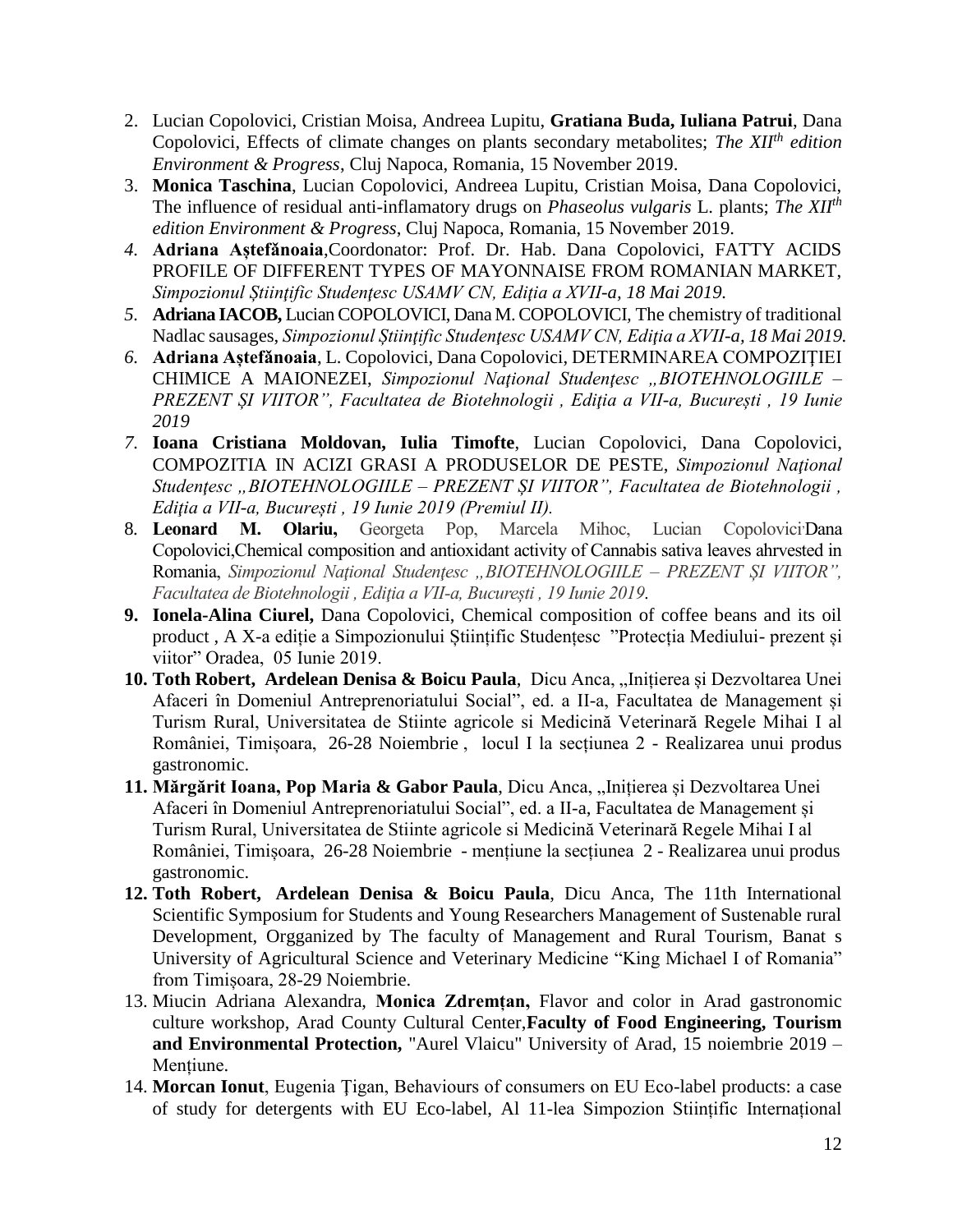dedicat studenților și tinerilor cercetători, Managementul dezvoltării rurale durabile, la Universitatea de Științe Agricole și Medicină Veterinară a Banatului din Timișoara, 28-29 Noiembrie 2019.

Participarile studentilor din cadrul FIATPM la STUDENT SCIENTIFIC SESSION FACULTY OF FOOD ENGINEERING, TOURISM AND ENVIRONMENTAL PROTECTION, XVII th Edition, April 11-13, 2019, ARAD, ROMANIA:

Diseminarea rezultatelor cercetării obținute de către studenți din cadrul FIATPM s-a efectuat în cadrul Sesiunii de Comunicări Științifice Studențești FIATPM, Editia a XVII-a, 11-13 Aprilie 2019, Arad, UAV (Figura 1). La acest eveniment au fost prezentate (i) 8 lucrări orale de către studenții din instituția gazdă din totalul de 19 de lucrări orale, (ii) 19 lucrări de tip poster prezentati de către 27 studenții din institutia gazdă/coordonati de cadre didactice din UAV din totalul de 39 de lucrări de tip poster, și (iii) 14 produse alimentare noi/inovative de către studenți din FIATPM din UAV din cele 16 produse[\(https://cdn.uav.ro/documente-fiatpm/Program-SCSS-](https://cdn.uav.ro/documente-fiatpm/Program-SCSS-2019_191220_054612.pdf)[2019\\_191220\\_054612.pdf\)](https://cdn.uav.ro/documente-fiatpm/Program-SCSS-2019_191220_054612.pdf).Prof. Dr Hab. Dana Copolovici si Conf. Dr. Ing. Virgiliu Ciutina au facut parte din Comitetul de organizare al "Sesiunii de comunicări științifice studențești, FIATPM, ediția a XVII-a, 2019. Comitetul științific al evenimentului a fost alcătuit din: D. Copolovici, D. Chambre, V. Ciutina, F. Munteanu, L. Copolovici, I. Calinovici, M. Lungu, E. Tigan, M. Zdremtan, A, Zamfir, D. Diaconescu, C. Muresan, S. Palcu si studentii: M. Taschina, I. Moldovan, I. Ciurel, C. Moisa.



**Figura 1.** Foto de la **Sesiunea de Comunicӑri Ştiinţifice Studenţeşti, Ediţia a XVII-a**, organizată de Facultatea de Inginerie Alimentară, Turism și Protecția Mediului, din cadrul Universității "Aurel Vlaicu" din Arad (Aprilie 2019).

Urmatorii student din institutia gazda au fost premiati la **Sesiunea de Comunicӑri Ştiinţifice Studenţeşti, Ediţia a XVII-a**, 2019:

-Olariu Leonard – Premiul I la Sectiunea I-PO.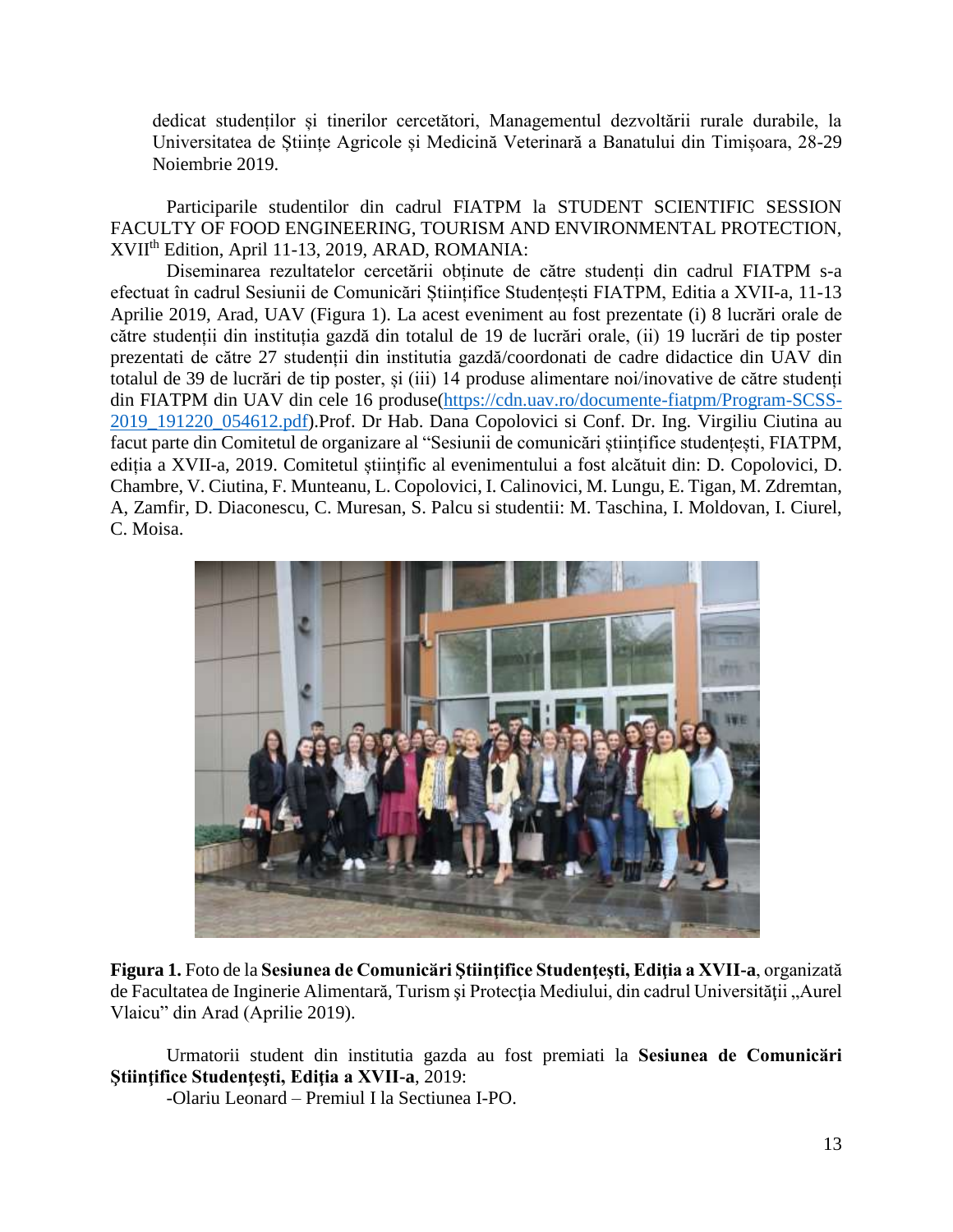-Monica Taschina – Premiul I la Sectiunea I-PP.

- -Iacob Adriana Premiul IIIla Sectiunea II-PP.
- -Berbece Raluca & Ştef Beatrix –Mențiune la Sectiunea II-PP.
- -Adorjan Kinga Premiul I produs
- -Bortes Flavia Premiul special la Sectiunea I-PO si Premiul III la produs.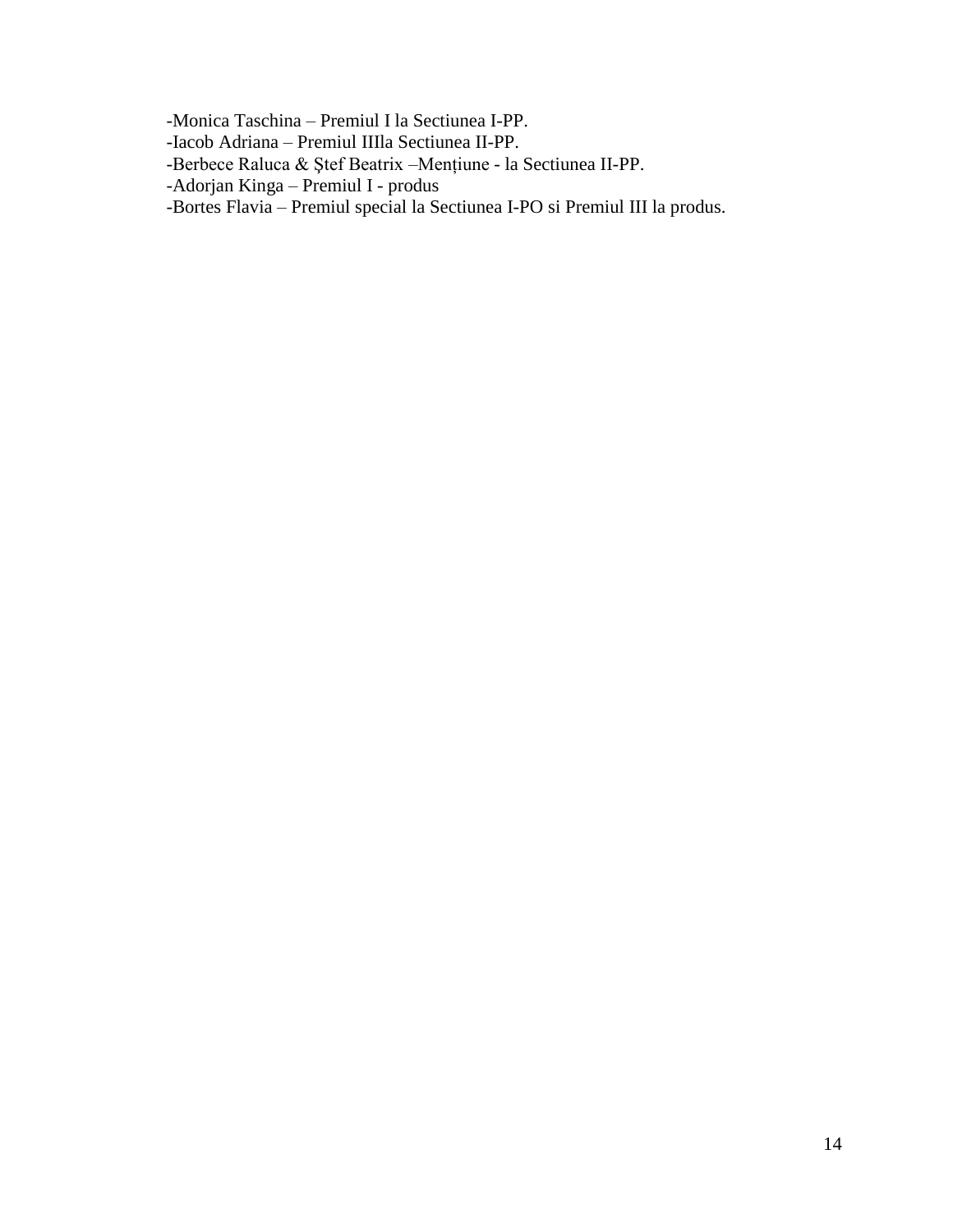**PREZENTARI ORALE**

1.ENGLISH *VS.* FRENCH LAVENDER .... WHAT'S THE DIFFERENCE?

Flavia Borteş, Lucian Copolovici

*Aurel Vlaicu University of Arad*

2. PRELIMINARY DATA RELATED TO CHEMICAL COMPOSITION AND ANTIOXIDANT ACTIVITY OF *CANNABIS SATIVA* LEAVES

Leonard Marian Olariu<sup>1</sup>, Georgeta Pop<sup>2</sup>, Marcela Mihoc<sup>2</sup>, Dana Copolovici<sup>1</sup>

*<sup>1</sup>Aurel Vlaicu University, Arad, Romania,<sup>2</sup>Banat University of Agricultural Sciences and Veterinary Medicine King Michael 1st of Romania from Timisoara*

3. ANALYSIS IN THE CONSUMPTION TRUFFLE IN FORTUNA ARAD

Claudia Bălan, Eugenia Țigan

*Aurel Vlaicu University of Arad*

4. THE ANALYSIS OF CONSUMERS PERCEPTION REGARDING SAFFRONS PRICE

Raluca Berbece, Eugenia Țigan

*Aurel Vlaicu University of Arad*

5. CHARACTERISATION OF AROMA COMPOUNDS FROM ROASTED COFFEE **BEANS** 

Ionela-Alina Ciurel, Dana Copolovici

*Aurel Vlaicu University of Arad*

6. HIGH TEMPERATURE INFLUENCE ON FATTY ACIDS COMPOSITION OF YOGURTS

Ionela Şuibea, Lucian Copolovici

Aurel Vlaicu University of Arad

7. THE FATTY ACIDS COMPOSITION OF COMMERCIAL FISH EGGS

Iulia Lupu (Timofte), Dana Copolovici

Aurel Vlaicu University of Arad

8. DETERMINATION OF FATTY ACIDS FROM DIFFERENT TYPES OF MAYONNAISE FROM ROMANIAN MARKET

Adriana Aștefănoaia, Dana Copolovici

Aurel Vlaicu University of Arad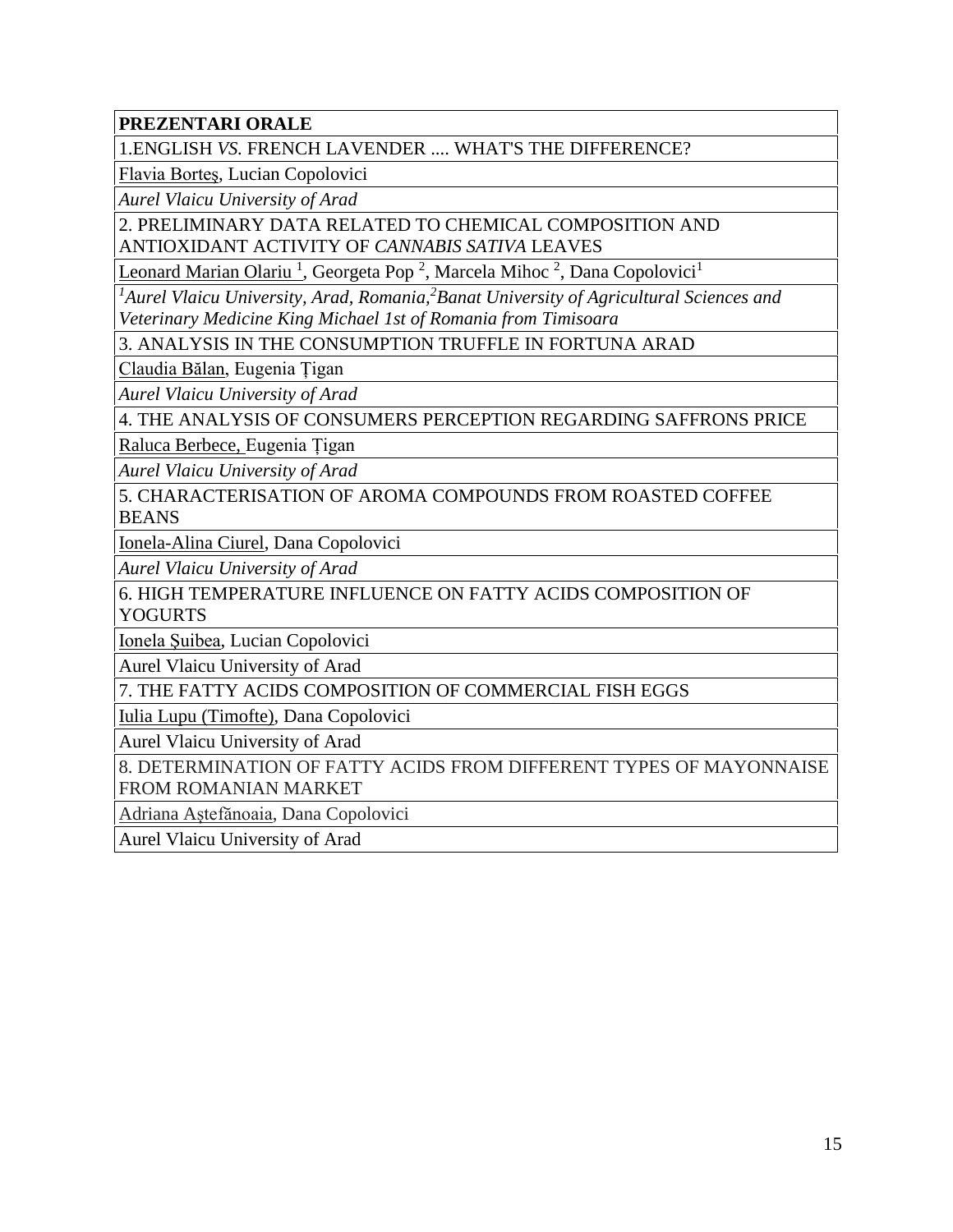## **PRODUSE**

1.DEVELOPING A NEW CANDY RECIPES WITH ANALGESIC EFFECT FOR CHILDREN

Alina-Larisa Magda, Monica Zdremțan

*Aurel Vlaicu University of Arad*

2. THE DEVELOPMENT OF A BISCUITS SALAMI RECIPES WITH QUINCE PELT AND SEEDS OF CHIA

Marcela Andreea Bucur, Sandra Tamara Rostas, Monica Zdremtan

*Aurel Vlaicu University of Arad*

3. HAIOȘ, TRADITIONAL PRODUCT WITH LARD

Suzana Maria Tosca , Monica Zdremtan

*Aurel Vlaicu University of Arad*

4. OBTAINING AND PROMOTING A NEW PRODUCT FOR CONSUMERS WITH LACTOSE INTOLERANCE

Timea -Noemi Kopka, Monica Zdremţan

*Aurel Vlaicu University of Arad*

5. THE NUTRITIONAL VALUE IMPROVEMENT OF THE MAIZE-BASED TRADITIONAL CAKE BY ADDING CRANBERRIES

Ionuț-Marius Morcan, Monica Zdremțan

*Aurel Vlaicu University of Arad*

6. RAFFAELLO WITH APRICOT SEEDS- Mentiune

Raluca Berbece, Beatrix Ştef, Monica Zdremțan

*Aurel Vlaicu University of Arad*

7. NATURAL YOGHURT WITH MANGO SPHERES

Roxana Manuela Bibarţ, Eugenia Ţigan

*Aurel Vlaicu University of Arad*

8. STUDY OF THE INFLUENCE OF RICE FLOUR ADDITION ON CHOCOLATE EASTER CAKE

Alexandra Cosma, Monica Zdremtan

*Aurel Vlaicu University of Arad*

9. FUNCTIONAL FOODS WITH HEMP PROTEIN CONTENT

Leonard Marian Olariu, Claudia Mureșan

*Aurel Vlaicu University of Arad*

10. BILB- LAVENCHEESCAKE

Flavia Borteş

*Aurel Vlaicu University of Arad*

11. SPREADS CHEESE CONTAINING ALLIUM URSINUM

Nicoleta Mihoc, Dana Copolovici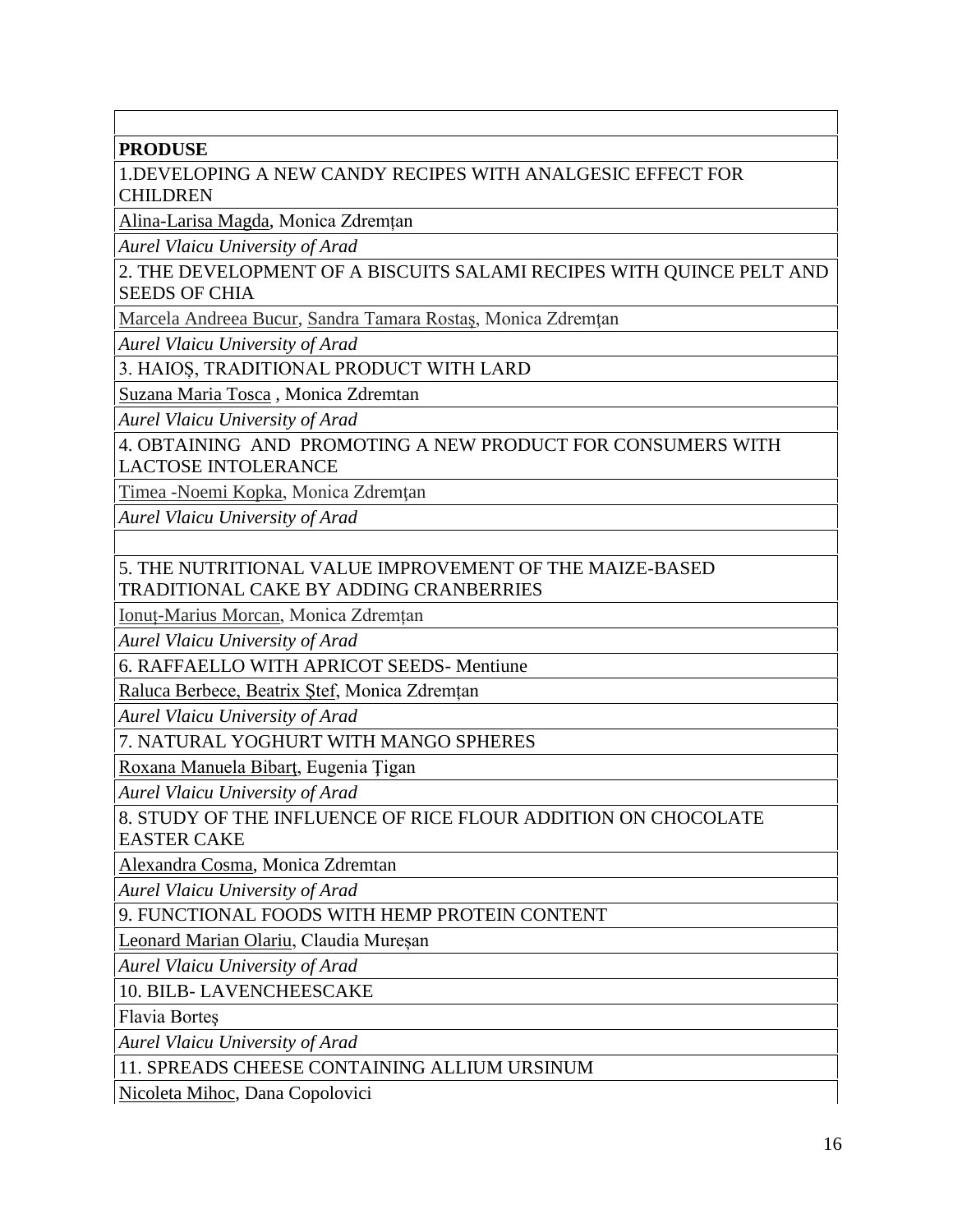*Aurel Vlaicu University of Arad*

12. IMPACT OF TEA TREE OIL ON FRESH CHEESE

Nicoleta Mihoc, Dana Copolovici

*Aurel Vlaicu University of Arad*

13. MEET MEAT-TARHUCHOC

Smeurica Mititi (Schitea), Dana Copolovici

*Aurel Vlaicu University of Arad*

14. RAFFAELLO WITH APRICOT SEEDS

Raluca Berbece, Beatrix Ştef, Monica Zdremțan

*Aurel Vlaicu University of Arad*

15. OPTIMIZING CONDITIONS FOR OBTAINING BIOLOGIC ACTIVE EXTRACTS FROMLANTANA CAMARA L. LEAVES AND FLOWERS

Andreea Bota, Dana Copolovici

*Aurel Vlaicu University of Arad*

16. STUDY OF THE INFLUENCE OF RICE FLOUR ADDITION ON CHOCOLATE EASTER CAKE

Alexandra Cosma, Monica Zdremtan

*Aurel Vlaicu University of Arad*

17. FOOD ADDITIVES AND THEIR CONTRIBUTION IN FOOD INDUSTRY

Bianca Denisa Chereji, Florentina Daniela Munteanu

*Aurel Vlaicu University of Arad*

18. DETERMINATION OF FATTY ACIDS CONTENT IN COMMERCIALLY AVAILABLE FOOD PRODUCTS ON ROMANIAN MARKET

Andreea Dragan, Claudia Savu, Roxana Vidac, Dana Copolovici

*Aurel Vlaicu University of Arad*

19. DETERMINATION OF FATTY ACIDS PROFILE OF THE TRADITIONAL

NADLAC SAUSAGE

Adriana Iacob, Dana M. Copolovici

*Aurel Vlaicu University of Arad*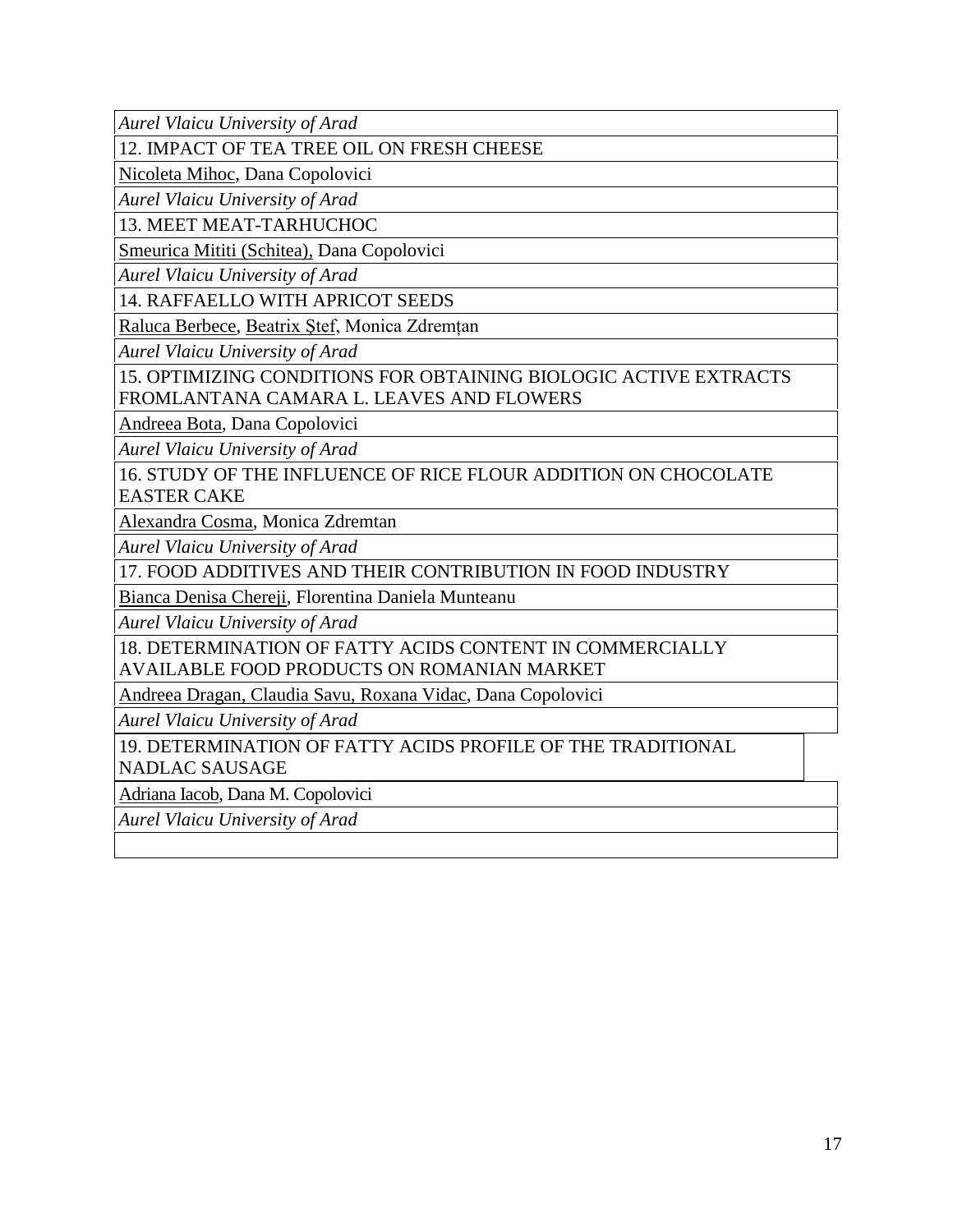#### **14. Acțiuni comune cu Consiliul Județean Arad și Consiliul Municipal Arad:**

**1. "**Esperimentum life 2019", Director proiect: Chambre Dorina, Membri: Copolovici Dana, Ciutina Virgil, Tolan Iolan, dahttp://cmcarad.ro/storage/fundings/2019-sesiunea-1- Rezultate\_Etapa\_II\_Sesiunea\_I\_Tineret\_Invatamant\_Recreative%202019.pdf

2. "Savoare si culoare în cultura gastronomică arădeană", Director proiect: Dicu Anca Mihaela, Membri: Ciutina Virgiliu, Ursachi Claudiu, 2678/ 25.06.2019.

3. "Tendinte actuale în bio-eco-economie în dezbaterea tinerilor" (masă rotundă), Editia I-a. Director proiect: Copolovici Dana, Membri: L. Copolovici, F. Munteanu, R. Lile, S. Grigorie, T. Cilan, https://www.cmcarad.ro/storage/fundings/2019-sesiunea-2- Rezultate\_Etapa\_II\_Sesiunea\_II\_Tineret\_Invatamant\_Recreative%202019.pdf.

#### **15. Școli de vară, evenimente cultural –artistice, acțiuni civice: -**

#### **16. Premii ale Academiei Române, AGIR, ASAS, AOSR, Academii de ramură:**

-Prof. Dr. Habil. F.D. Munteanu: Medalia Petru Poni, Societatea de Chimie din Romania, 2019. - Conf. Dr. Ing. D. Chambre: Medalia Petru Poni, Societatea de Chimie din Romania, 2019. - Conf. Dr. Ing. M. Lungu, Diploma de onoare: Societatea de Chimie din Romania, 2019, http://www.schr.ro/doc/premii-si-distinctii/2019.pdf

#### **17. Premii intenaționale, inclusiv participări la conferințe internaționale:**

Prof. Dr. Hab. Lucian Copolovici: Best Presentation Award, IRC, Grecia, 2019, [https://10times.com/athens-gr/conferences.](https://10times.com/athens-gr/conferences)

#### **Premii și distincții - naționale**

- Premiu de excelență în cercetare din partea UAV, 2019: D. Chambre, D. Copolovici, L. Copolovici, F. Munteanu, S. Gavrilas.

#### **18. Membrii în colectivele de redacție sau editoriale internaționale:**

Deasemenea, trebuie remarcată și prezența cadrelor didactice ale DSTN ca și membrii în colective editoriale ale revistelor ISI: Prof. Dr. Hab. Lucian Copolovici: *Journal of Natural Fibers (ISI), Science PG*; Prof. Dr. Hab. Florentina Munteanu: *Sensors*; si al revistelor BDI: conf. dr.ing. Dana Radu: BAOJ Microbiology, S.l. Dr. Ing. Anca Dicu in *SCIREA - Journal of Food* (BDI).

Cadre didactice din FIATPM au fost referenți științifici la numeroase reviste științifice, cum ar fi: **Florentina Munteanu** (Catalysis Today , Textile Research Journal, Journal of Electroanalytical Chemistry, Applied Sciences, Materials, Molecules,, Biomolecules, Nanomaterials,Antibiotics, Biosensors, SESAM, IJMS, Sensors), **Dana Radu** (Journal of Natural Fibers), **Lucian Copolovici** (Journal of Food Processing and Preservation, Journal of Natural Fibers, Forests, Phytochemistry, Frontiers Plant Science , Plant Physiology and Biochemistry, Plant Species Biology , Sustainability, Industrial Crops and Products, Atmospheric Environment, Textile Research Journal, Plant, Cell & Environment, Ecotoxicology and Environmental Safety, Environmental Pollution, Bioelectromagnetics, Plant Physiology and Biochemistry, Phytochemistry , Chemosphere, The Natural Products Journal, International Journal of Molecular Sciences, GRSL, Bioelectromagnetics, Afr. J. Agric. Res.), **Dana Copolovici** (Molecules, Food&Function, Analyst, Journal of Clinical Medicine, Marine Drugs, International Journal of Molecular Sciences, Analyst, Genes), **Alina Zamfir** (Electrophoresis, Analytical Chemistry, Rapid Commun. Mass Spectrom, Carbohydr Polymers), **Anca Dicu** (Open Chemistry), **Simona Gavrilas** (Journal of Natural Fibers, Chemical Papers, PREPARATIVE BIOCHEMISTRY &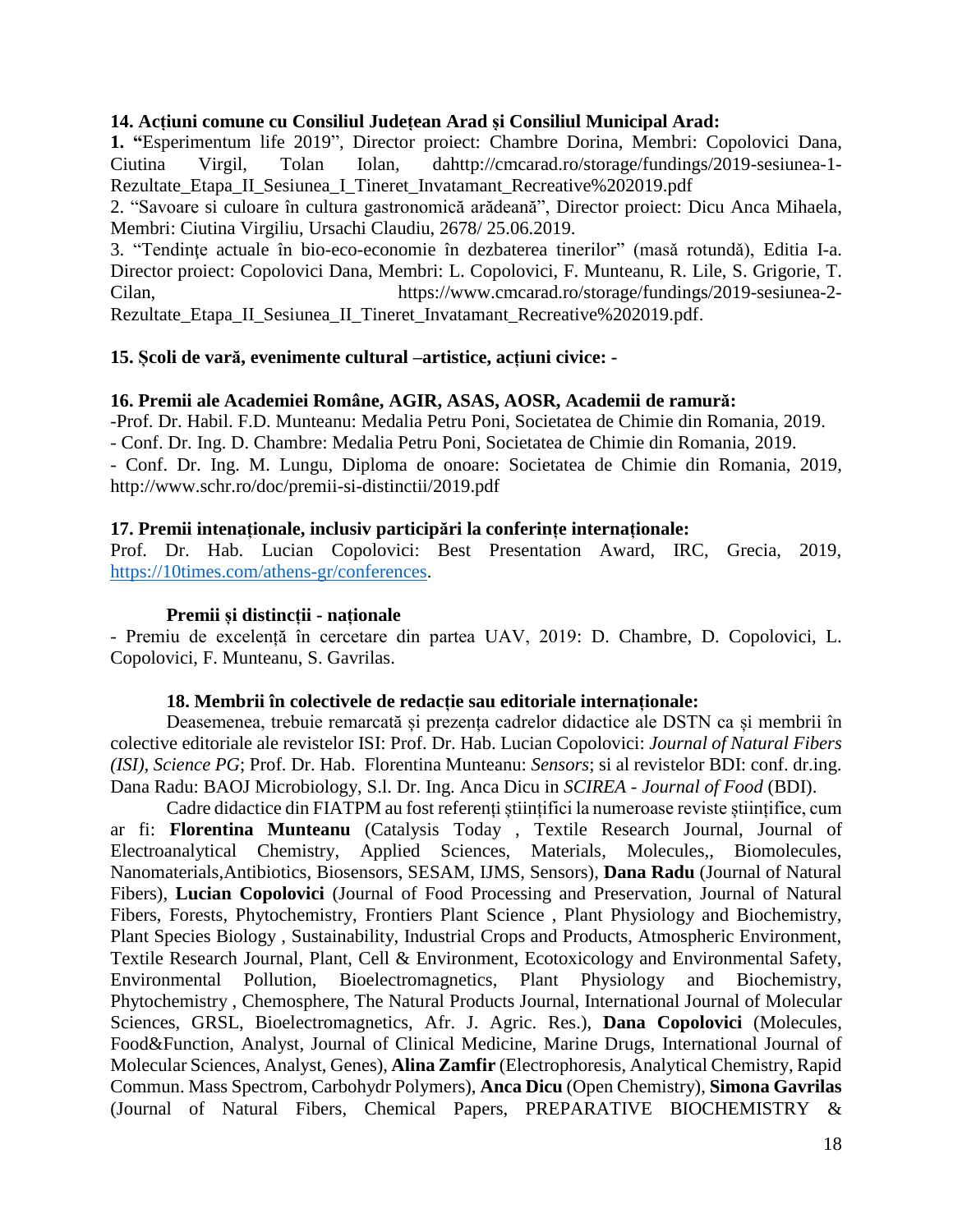BIOTECHNOLOGY, MATEC Web of Conferences, Volume 305 (2020), 9th International Symposium on Occupational Health and Safety (SESAM 2019)).

## **Membru în colegiu de redacție (editorial board) - alte reviste (A.II.04.g.3.)**

Scien. Tech. Bull-Chem. Food Sci. Eng., <https://www.uav.ro/jour/index.php/stb-cfse>**:** D. Copolovici (redactor sef), D. Chambre, L. Copolovici, D. Chambre, V. Ciutina, I. Calinovici, M. Lungu, F.Munteanu, D. Radu, S. Gavrilas, E. Tigan, D. Diaconescu, N. Dinca, A. Zamfir, M. Zdremtan.

## **19. Citări:**

Numărul de citări regăsit în anul 2019, fără autocitări, ale rezultatelor publicate în anii anteriori în reviste cotate ISI de către cadrele didactice titulare din cadrul FIATPM, a fost în total de: **487** (Fig. 2). Rezultate citate în publicații sau reviste ISI (în publicaţii internationale de arte vizuale şi design) A.II.04.d.: D. Chambre 22, D. Condrat 3, D. Copolovici 152, L. Copolovici 161, D. Diaconescu 1, N. Dinca 2, S. Gavrilas 4, F. Munteanu 40, D. Radu 9, I. Tolan 2, A. Zamfir 92.



**Figura 2.** Numărul de citări al rezultatelor publicate în anii anteriori de către cadre didactice titulare din cadrul DSTN, FIATPM în reviste ISI, în anul 2019, fără autocitări.

Rezultate citate în publicații sau reviste BDI (în publicații nationale de arte vizuale și design A.II.04.e.): D. Chambre 23, S. Gavrilas 4, F. Munteanu 70, I. Popescu-Mitroi 1, D. Radu 2.

**20. Comunicǎri ştiintifice prezentate la congrese/conferințe cu participare internaționalǎ şi publicate în volume indexate Web of Science, Scopus sau European Reference Index forthe Humanities (ERIH Plus) în baze de date internaționale: -**

## **21. Visiting Profesor:**

Calinovici Ioan - Facultatea de Horticultura si Silvicultura, Universitatea de Stiinte Agricole a Banatului, Regele Mihai I al Romaniei din Timisoara, 31 Noiembrie 2019.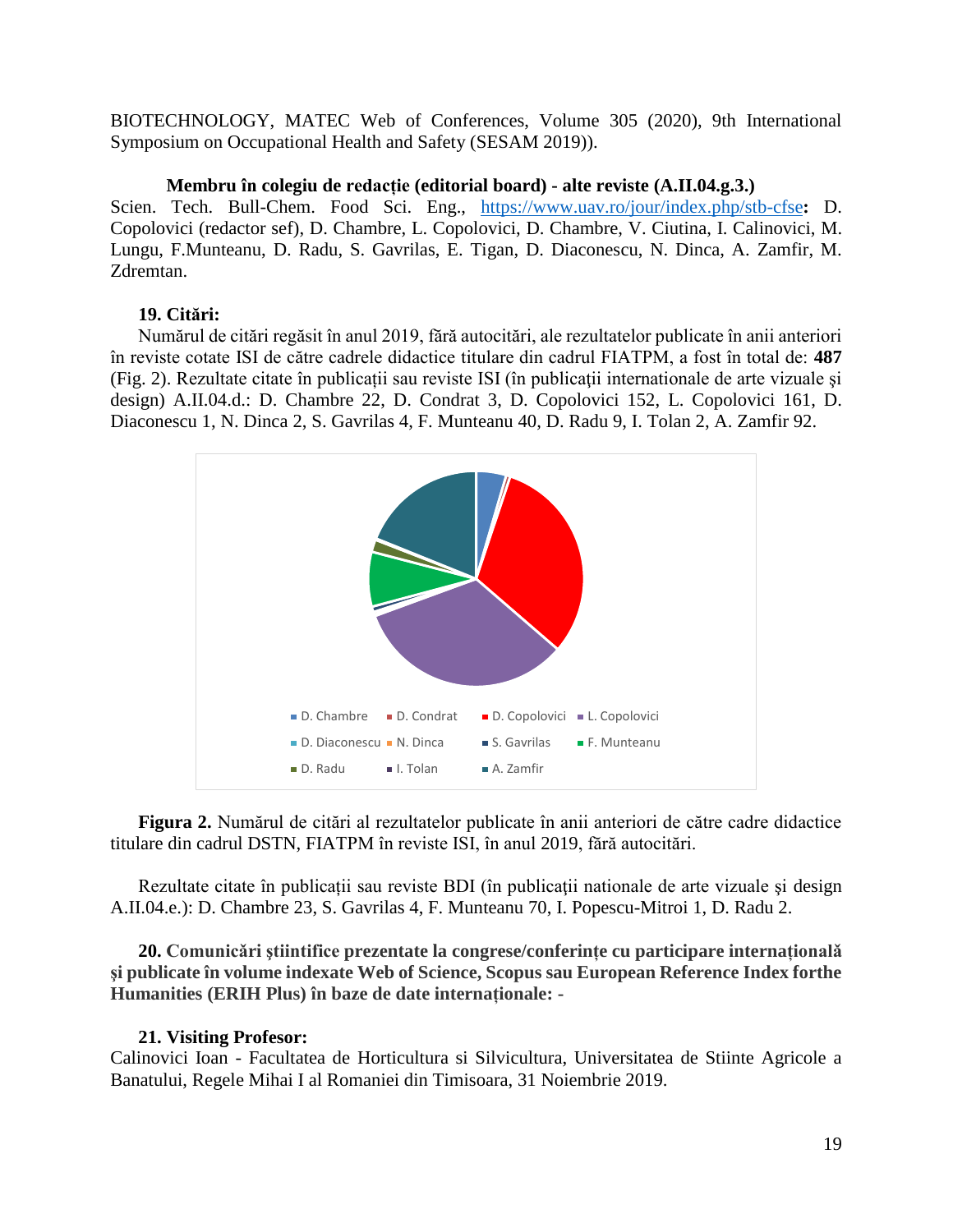#### **22. Membru în academii, asociații profesionale sau organizații profesionale de prestigiu - Academia Română (A.II.06.d.1.)**

Dorina Chambre - Comisia de alaiza termica si calorimetrie Academia Romana.

## **23. Membru în academii, asociații profesionale sau organizații profesionale de prestigiu - Membru în asociații/organizații profesionale naționale (A.II.06.d.6.)**

-Asociația Generală a Inginerilor din România: I. Calinovici, V. Ciutina, A. Dicu, M. Lungu, C. Muresan, S. Palcu, I. Popescu-Mitroi,

- Asociația Specialiștilor din Industria Alimentară din România (http://www.asiar.ro/): D. Diaconescu, A. Dicu, N. Dinca, M. Mester, C. Muresan, D. Radu, E. Ţigan, I. Tolan, C. Ursachi, M. Zdremtan.

-Societatea de Chimie din Romania [\(http://www.schr.org.ro/\)](http://www.schr.org.ro/) si implicit EuChemS: Chambre Dorina (presedintele filialei Arad), si membri: I. Calinovici, V. Ciutina, D. Condrat, D. Coolovici, L. Copolovici, F. Munteanu, N. Dinca, S. Gavrilas, M. Lungu, M. Mester, C. Muresan, D. Radu, I. Tolan, M. Zdremtan.

*-Asociația pentru Cercetare Multidisciplinară din Zona de Vest a României [\(https://www.acmv.ro/j/\)](https://www.acmv.ro/j/): V. Ciutina, D. Condrat, A. Dicu, M. Lungu, M. Mester,* C. Muresan, S. Palcu, I. Popescu-Mitroi, E. Tigan, I. Tolan, M. Zdremțan.

-Asociatia Specialiștilor de Industrie Alimentară din România (https://www.usab-tm.ro): D. Condrat,

-Societatea de Stiinta si Ingineria Mediului (http://snsim.ro/): D. Copolovici, L. Copolovici.

-Societatea de Biochimie si Biologie Moleculara(http://srbbm.biochim.ro/): D. Copolovici, L. Copolovici.

-Societatea romana de horticultura (http://www.horticultura-bucuresti.ro/horti-srh): M. Zdremţan. -Asociatiaa Producatorilor de Produse Traditionale Aradeanca: A. Dicu.

- Societatea Romana de Spectrometrie de Masa: A. Zamfir (presedinte).

#### **Membru în academii, asociații profesionale sau organizații profesionale de prestigiu - Membru în asociații/organizații profesionale internaționale (A.II.06.d.5.)**

-The European Peptide Society (https://www.eurpepsoc.com/): D. Copolovici.

-European Federation of Biotechnology (http://www.efbiotechnology.org/): I. Popescu-Mitroi, D. Radu,

- ISEKI [\(https://www.iseki-food.net/ifa\\_members/ro\)](https://www.iseki-food.net/ifa_members/ro): D. Radu.

- FAI ' Fondo Ambiente Italiano (https://www.fondoambiente.it/luoghi/rete-fai/gruppo-faigiovani-di-roma): E. Ţigan.

-Asociaţia Europeană pentru Cercetare şi Înmulţirea Plantelor (https://www.eucarpia.org/): M. Zdremtan.

-Am Soc. Mass Spectrom.: A. Zamfir.

-German Soc for MS: A. Zamfir.

#### **24. Membru în comitetul științific al unor manifestări științifice (juriul unor evenimente expoziţionale, curator expoziţie) - membru juriu (A.II.06.a.7.)**

Sesiunea de Comunicări Științifice Studențești, Ediția a XVII-a, 11-13 aprilie 2019, Arad, România: D. Copolovici, D. Chambre, V. Ciutina, F. Munteanu, L. Copolovici, M. Lungu, E. Tigan, M. Zdremtan, A, Zamfir, D. Diaconescu, C. Muresan, S. Palcu.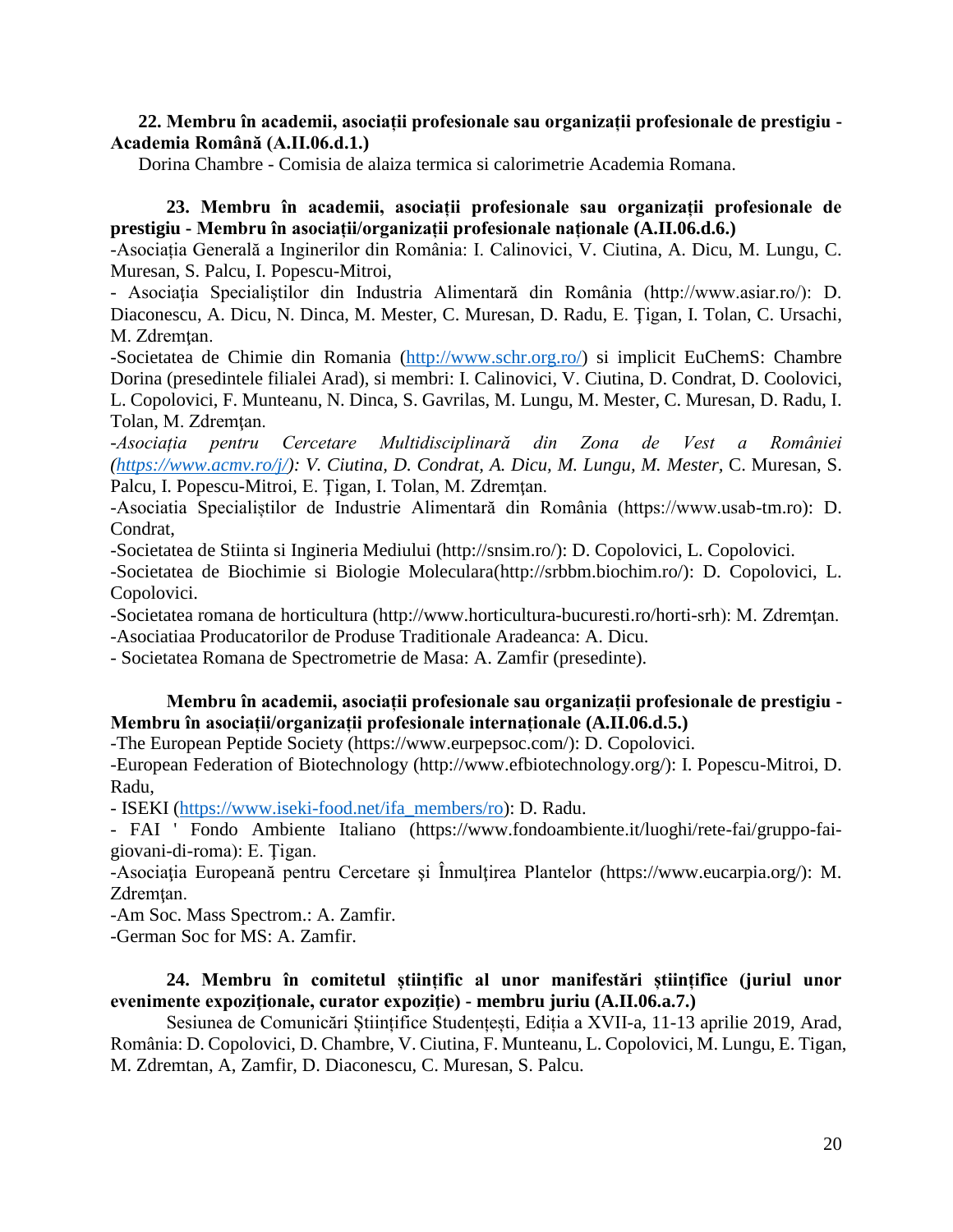**25. Director/Membru în comitetul de organizare al unor manifestări științifice şi expoziţionale - internaționale –**

DIRECTOR: F. Munteanu: ISREIE 2019 (https://main.uav.ro/en/conferences/isreie-2019/sections)

#### **MEMBRU –contact person (A.II.06.b.1.b.):**

-D. Chambre, D. Copolovici, L. Copolovici, D. Radu, ISREIE, 2019 (https://main.uav.ro/en/conferences/isreie-2019/sections).

-A. Dicu, ECC 2019 The Sisth Euro-China Conference on Intelligent Data Analysis and Applications [\(https://www.ecc2019.ro/\)](https://www.ecc2019.ro/).

-I. Popescu-Mitroi: Simpozion International "Young people and multidisciplinary research" (https://www.acmv.ro/j/lang-ro/simpozion-2019.html)

Aceste rezultate sunt redate din completarea Autoevaluarii personale a fiecarui cadru didactic conform F.PO.19.01 (*fiecare realizare științifică fiind încadrata la un singur criteriu*). Tabelul 1reflectă rezultatele revendicate, ceea ce confirma un interes crescând pentru realizarea activităților de cercetare și diseminarea acestora a colectivului DSTN, subliniind totodată și aportul semnificativ al Universității "Aurel Vlaicu" din Arad în susținerea și promovarea cercetării științifice.

| Articole ISI                                                                                             | 19                      |
|----------------------------------------------------------------------------------------------------------|-------------------------|
| <b>Articole ISI Proceedings</b>                                                                          | $\boldsymbol{4}$        |
| Articole BDI                                                                                             | 9                       |
| Capitol de carte publicat la editură internațională                                                      | $\overline{2}$          |
| <b>Brevet</b>                                                                                            | 1                       |
| Lucrari prezentate la conferinte international si nationale                                              | 79                      |
| Proiecte de cercetare internaționale                                                                     | $\overline{2}$          |
| Projecte de cercetare naționale                                                                          | 8                       |
| Visiting professor                                                                                       | 1                       |
| Membri în colective editoriale internationale                                                            | $\overline{\mathbf{4}}$ |
| Citari in reviste ISI, fara autocitari                                                                   | 487                     |
| Cadre didactice care au fost referenți științifici la reviste științifice<br>internaționale de prestigiu | 7                       |

**Tabelul 1.** Sumarizarea activităților de cercetare ale cadrelor didactice din FIATPM pentru anul 2019.

**Suma punctajelor realizate de către cadrele didactice ale FIATPM care au realizat procesul de autoevaluare pentru raportarea activității de cercetare pentru anul 2019 este de: 9902,** dupa cum reiese si din Figura 3.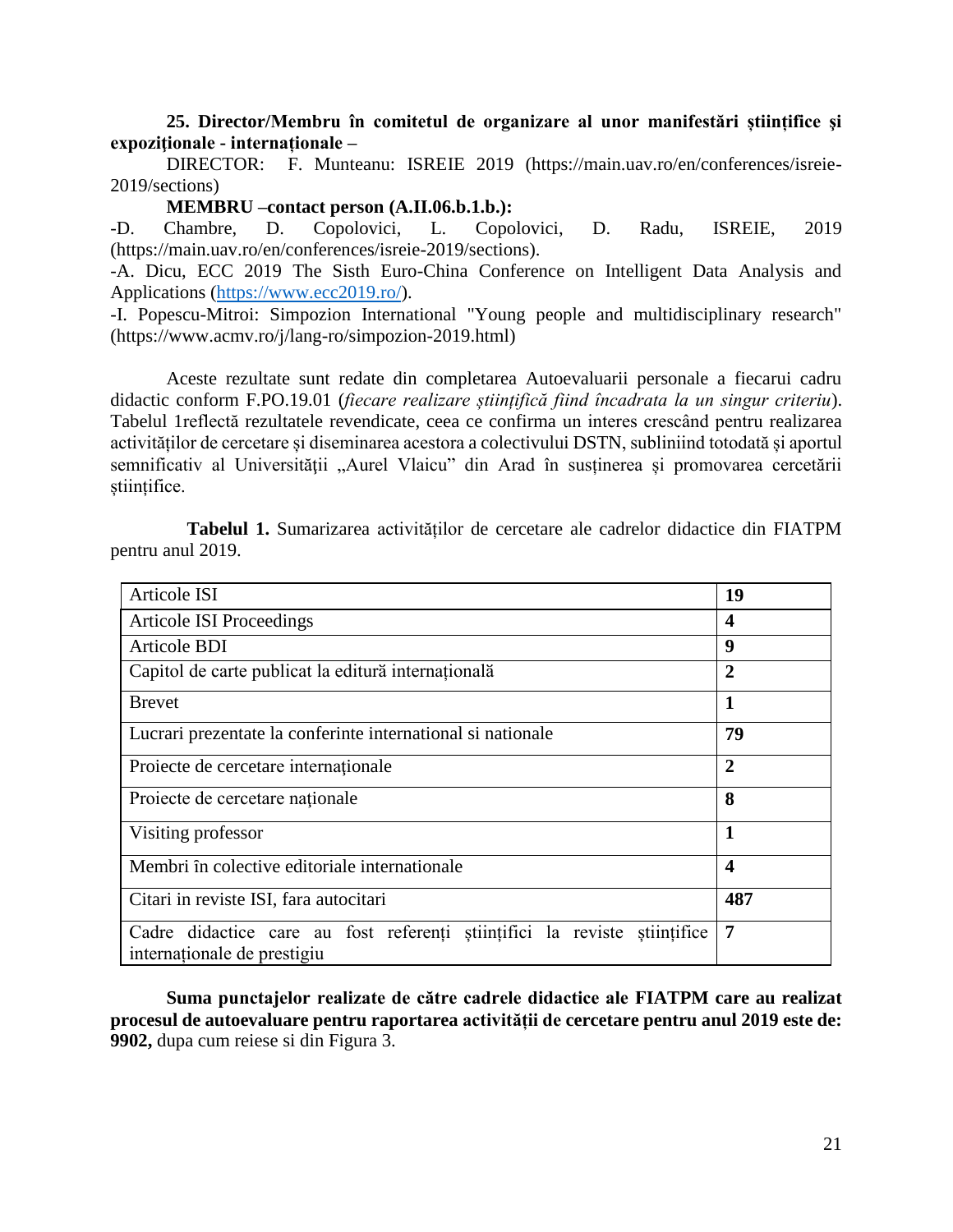

**Figura 3.** Punctajele realizate de cӑtre cadrele didactice titulare ale DSTN/FIATPMactivitatea de cercetare, 2019.

Prezentul raport a fost elaborat pe baza documetelor introduse la secţiunea A II. Activitatea ştiinţificӑ din cadrul "Evaluare activitate – 2019", pe Platforma Universitarӑ SUMS a UAV, de cӑtre cadrele didactice titularedin cadrul DSTN / FIATPM, iar acestea sunt conforme cu cerinţele din Procedura operaţională conform F.PO.19.01 /06.11.2018, [Procedură operaţională privind](http://uav.ro/files/documente/reglementari%20interne%20uav/Procedur%C4%83%20opera%C5%A3ional%C4%83%20privind%20autoevaluarea%20cadrelor%20didactice%20din%20Universitatea%20Aurel%20Vlaicu%20din%20Arad.pdf)  [autoevaluarea cadrelor didactice din Universitatea "Aurel Vlaicu" din Arad.](http://uav.ro/files/documente/reglementari%20interne%20uav/Procedur%C4%83%20opera%C5%A3ional%C4%83%20privind%20autoevaluarea%20cadrelor%20didactice%20din%20Universitatea%20Aurel%20Vlaicu%20din%20Arad.pdf)

Propuneri de imbunatatire a evaluarii activitatii de cercetare introduse pe platforma electronica:

-platforma sa fie permanent deschisa, pentru a fi accesibila tuturor utilizatorilor pentru a fi posibila adaugarea activitatilor pe tot parcursul anului.

-punctele de evaluare trebuie sa respecte cerintele ARACIS in vigoare. De exemplu, in prezent, pe platforma mai trebuie introduse urmatoarele cerinte:

*- fiecare grant de cercetare să poată fi identificat cu adresa unei pagini web sau alte coordonate; respectiv sa fie inclusa componenta echipei de cercetare.*

*- fiecare lucrare științifică publicată în reviste cotate ISI, BDI să conțină, pe lângă titlu, toate informațiile: numele autorilor, revista, editura, volumul, numărul, anul, ISSN, paginile, ultimul factor de impact al revistei (unde este cazul). Fiecare lucrare trebuie să aibă adresa paginii web sau alte coordinate (doi, WOS, si valoarea lui Q). Pentru lucrările publicate cu ISBN sub forma de prezentare plenara/neplenara sau poster și prezentate la conferințe se cer aceleasi informații;*

*- pentru lucrarile publicate si prezentate sub forma de prezentare plenara/neplenara sau poster in Book of abstract neindexate sa se precizeze numele autorilor.*

*-propunem revizuirea formulelor de calcul conform cu sugestiile din Tabelul 2.*